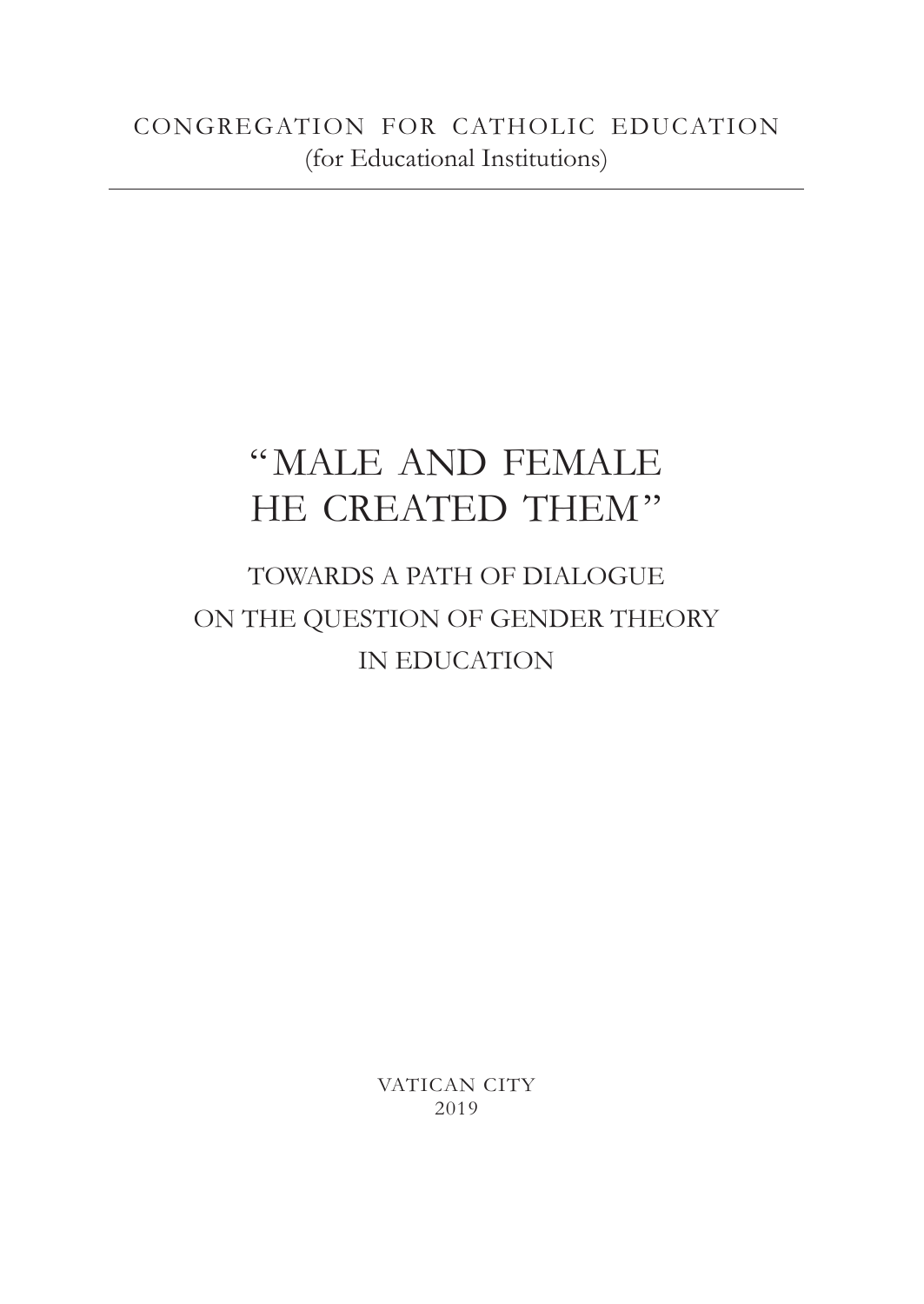#### **INTRODUCTION**

1. It is becoming increasingly clear that we are now facing with what might accurately be called an *educational crisis*, especially in the field of affectivity and sexuality. In many places, curricula are being planned and implemented which "allegedly convey a neutral conception of the person and of life, yet in fact reflect an anthropology opposed to faith and to right reason".1 The disorientation regarding anthropology which is a widespread feature of our cultural landscape has undoubtedly helped to destabilise the family as an institution, bringing with it a tendency to cancel out the differences between men and women, presenting them instead as merely the product of historical and cultural conditioning.

2. The context in which the *mission of education* is carried out is characterized by challenges emerging from varying forms of an ideology that is given the general name 'gender theory', which "denies the difference and reciprocity in nature of a man and a woman and envisages a society without sexual differences, thereby eliminating the anthropological basis of the family. This ideology leads to educational programmes and legislative enactments that promote a personal identity and emotional intimacy radically separated from the biological difference between male and female. Consequently, human identity becomes the choice of the individual, one which can also change over time".<sup>2</sup>

3. It seems clear that this issue should not be looked at in isolation from the broader question of education in the call to love,<sup>3</sup> which should offer,

<sup>3</sup> Cf. John Paul II, Post-Synodal Apostolic Exhortation *Familiaris Consortio*, 22 November 1981, 6; Cf. John Paul II, Letter to Families *Gratissimam Sane,* 2 February 1994,

<sup>&</sup>lt;sup>1</sup> BENEDICT XVI, *Address to Members of the Diplomatic Corps*, <sup>10</sup> January 2011.

<sup>2</sup> Francis, Post-Synodal Apostolic Exhortation *Amoris Laetitia,* 19 March 2016, 56.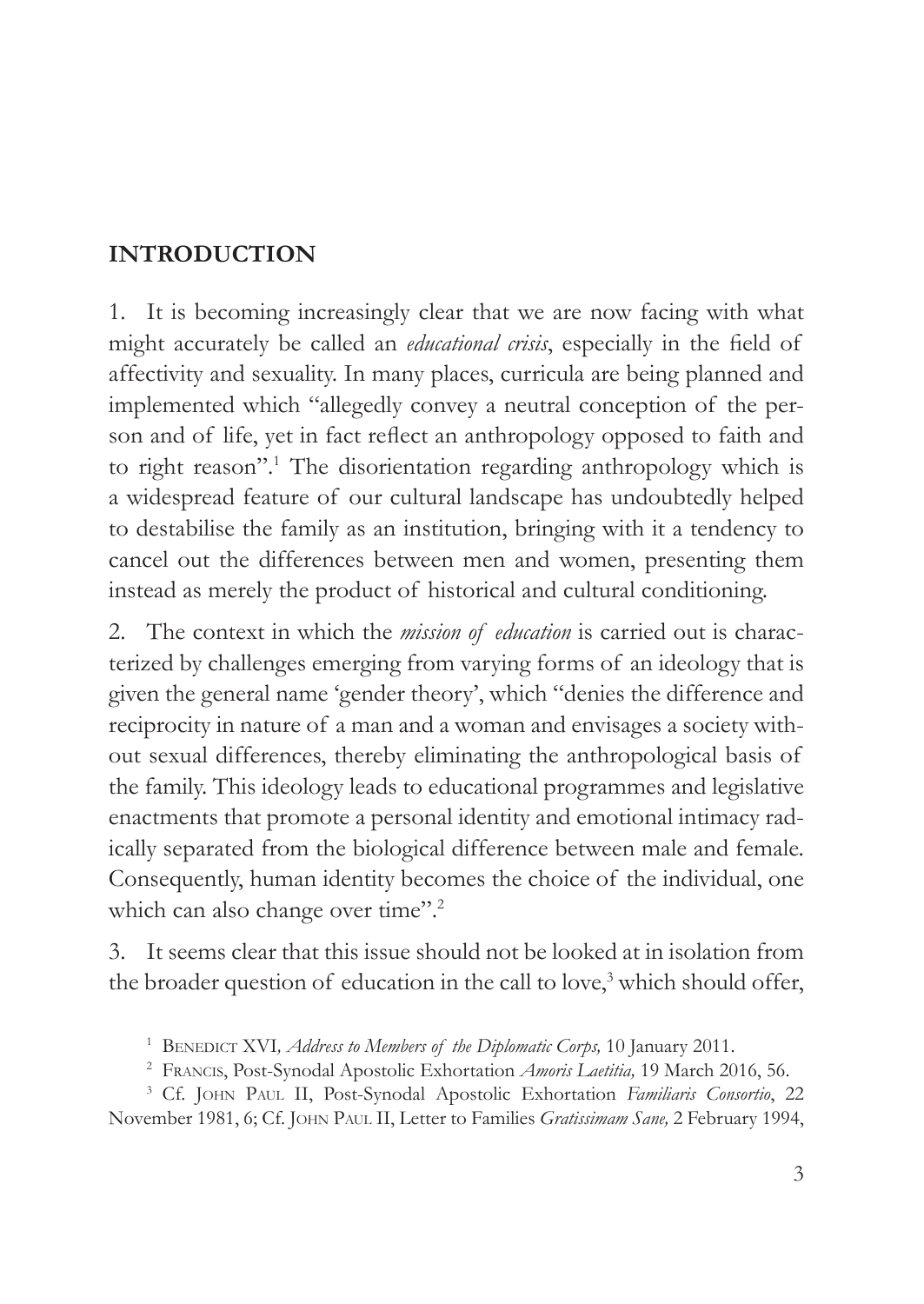as the Second Vatican Council noted, "a positive and prudent education in sexuality" within the context of the inalienable right of all to receive "an education that is in keeping with their ultimate goal, their ability, their sex, and the culture and tradition of their country, and also in harmony with their fraternal association with other peoples in the fostering of true unity and peace on earth".4 The Congregation for Catholic Education has already offered some reflections on this theme in the document 'Educational Guidance in Human Love: Outlines for Sex Education'.5

4. The Christian vision of anthropology sees sexuality as a fundamental component of one's personhood. It is one of its mode of being, of manifesting itself, communicating with others, and of feeling, expressing and living human love. Therefore, our sexuality plays an integral part in the development of our personality and in the process of its education: "In fact, it is from [their] sex that the human person receives the characteristics which, on the biological, psychological and spiritual levels, make that person a man or a woman, and thereby largely condition his or her progress towards maturity and insertion into society".6 As each person grows, "such diversity, linked to the complementarity of the two sexes, allows a thorough response to the design of God according to the vocation to which each one is called".7 In the light of this, "affective-sex education must consider the totality of the person and insist therefore on the integration of the biological, psycho-affective, social and spiritual elements".8

5. The Congregation for Catholic Education, as part of its remit, wishes to offer in this document some reflections which, it is hoped, can

16; Cf. John Paul II, *General Audience,* 8 April 1981 in *Insegnamenti*, IV/1 (1981), pp. 903- 908.

<sup>4</sup> Second Vatican Ecumenical Council, Decl. On Christian Education, *Gravissimum Educationis*, 28 October 1965, 1.

<sup>5</sup> CONGREGATION FOR CATHOLIC EDUCATION, *Educational Guidance in Human Love*, *Outlines for Sex Education*, 1 November 1983.

<sup>6</sup> Congregation For The Doctrine Of The Faith, *Persona Humana, Declaration on Certain Questions Concerning Sexual Ethics,* 29 December 1975, 1. 7 *Educational Guidance in Human Love, Outlines for Sex Education*, 5.

<sup>8</sup> *Ibid*.*,* 35.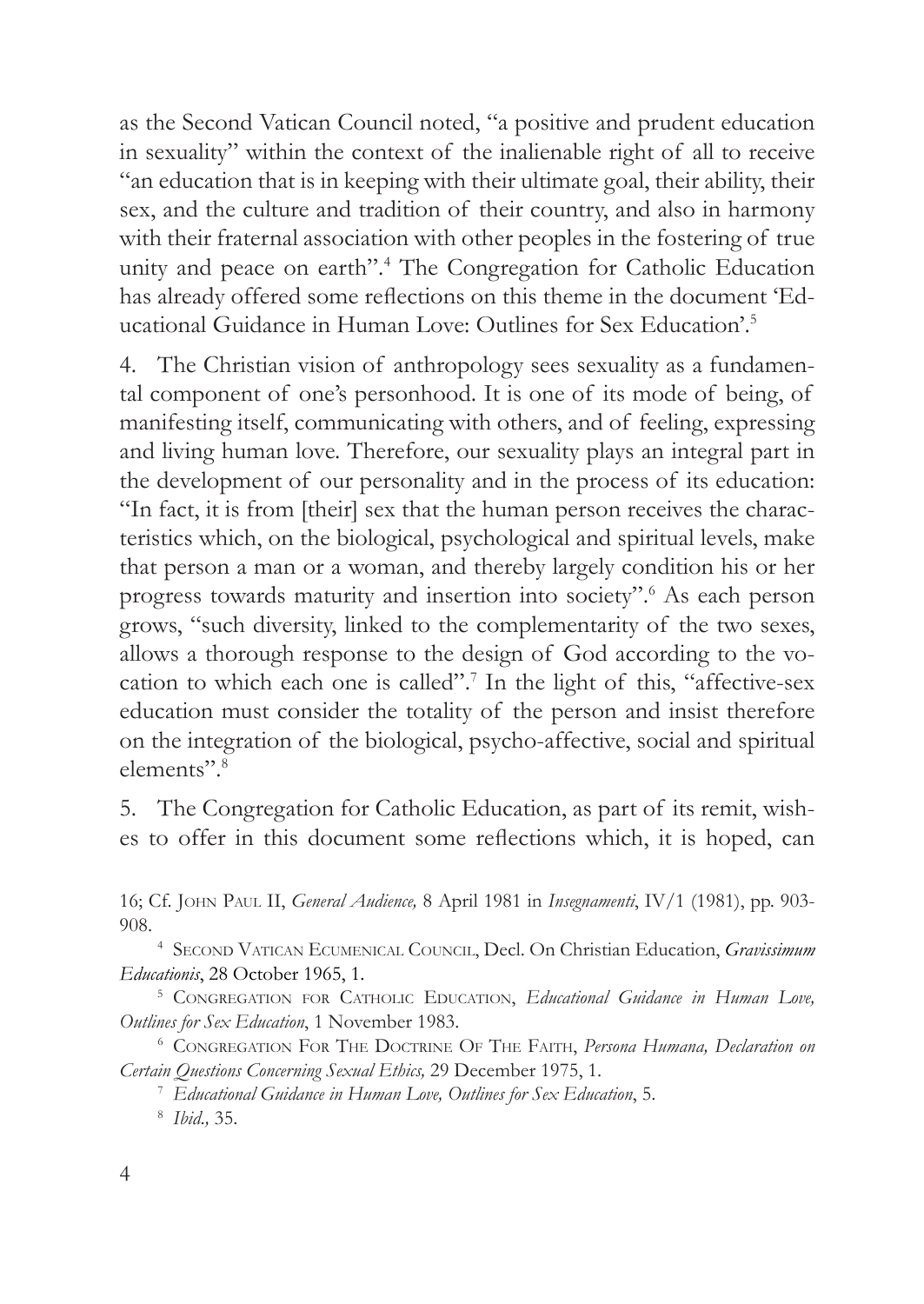guide and support those who work in the education of young people, so as to help them address in a methodical way (and in the light of the universal vocation to love of the human person) the most debated questions around human sexuality.<sup>9</sup> The methodology in mind is based on three guiding principles seen as best-suited to meet the needs of both individuals and communities: to *listen*, to *reason* and to *propose*. In fact, listening carefully to the needs of the other, combined with an understanding of the true diversity of conditions, can lead to a shared set of rational elements in an argument, and can prepare one for a Christian education rooted in faith that "throws a new light on everything, manifests God's design for man's total vocation, and thus directs the mind to solutions which are fully human".<sup>10</sup>

6. If we wish to take an approach to the question of gender theory that is based on the path of dialogue, it is vital to bear in mind the distinction between the ideology of gender on the one hand, and the whole field of research on gender that the human sciences have undertaken, on the other. While the ideologies of gender claim to respond, as Pope Francis has indicated, "to what are at times understandable aspirations", they also seek "to assert themselves as absolute and unquestionable, even dictating how children should be raised",<sup>11</sup> and thus preclude dialogue. However, other work on gender has been carried out which tries instead to achieve a deeper understanding of the ways in which sexual difference between men and women is lived out in a variety of cultures. It is in relation to this type of research than we should be open to listen, to reason and to propose.

7. Against this background, the Congregation for Catholic Education has seen fit to offer this text to all who have a special interest in education, and to those whose work is touched by the question of gender theory. It is intended for the educational community involved in Catholic

<sup>9</sup> Cf. *Ibid*., 21-47, in which the Christian vision of sexuality is set out.

<sup>&</sup>lt;sup>10</sup> SECOND VATICAN ECUMENICAL COUNCIL, Pastoral Constitution on the Church in the Modern World, *Gaudium et Spes*, 7 December 1965, 11.

<sup>11</sup> *Amoris Laetitia,* 56.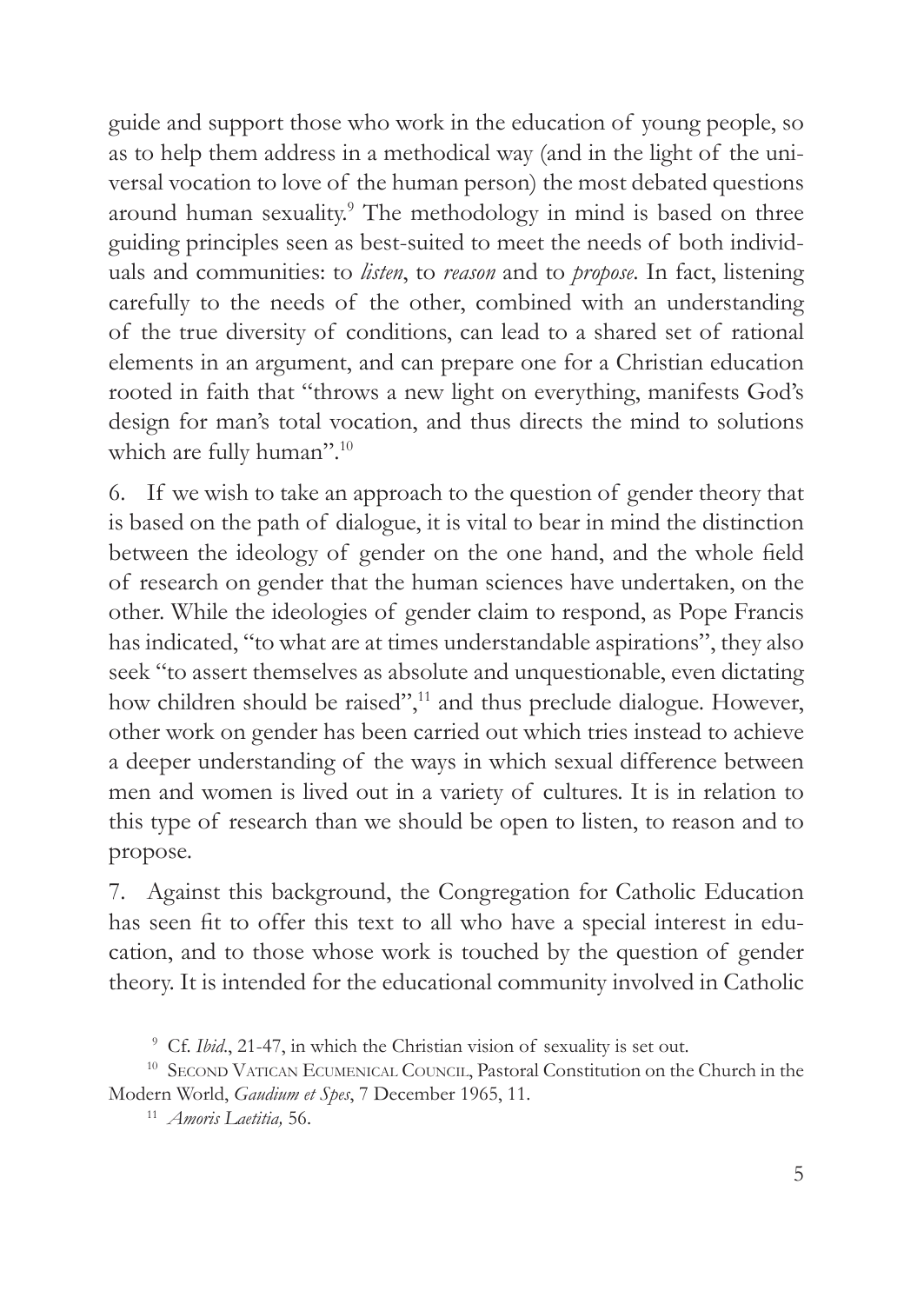schools, and for all who, animated by the Christian vision of life, work in other types of school. The document is offered for use by parents, students, school leaders and personnel, bishops, priests, religious, ecclesial movements, associations of the lay faithful, and other relevant bodies.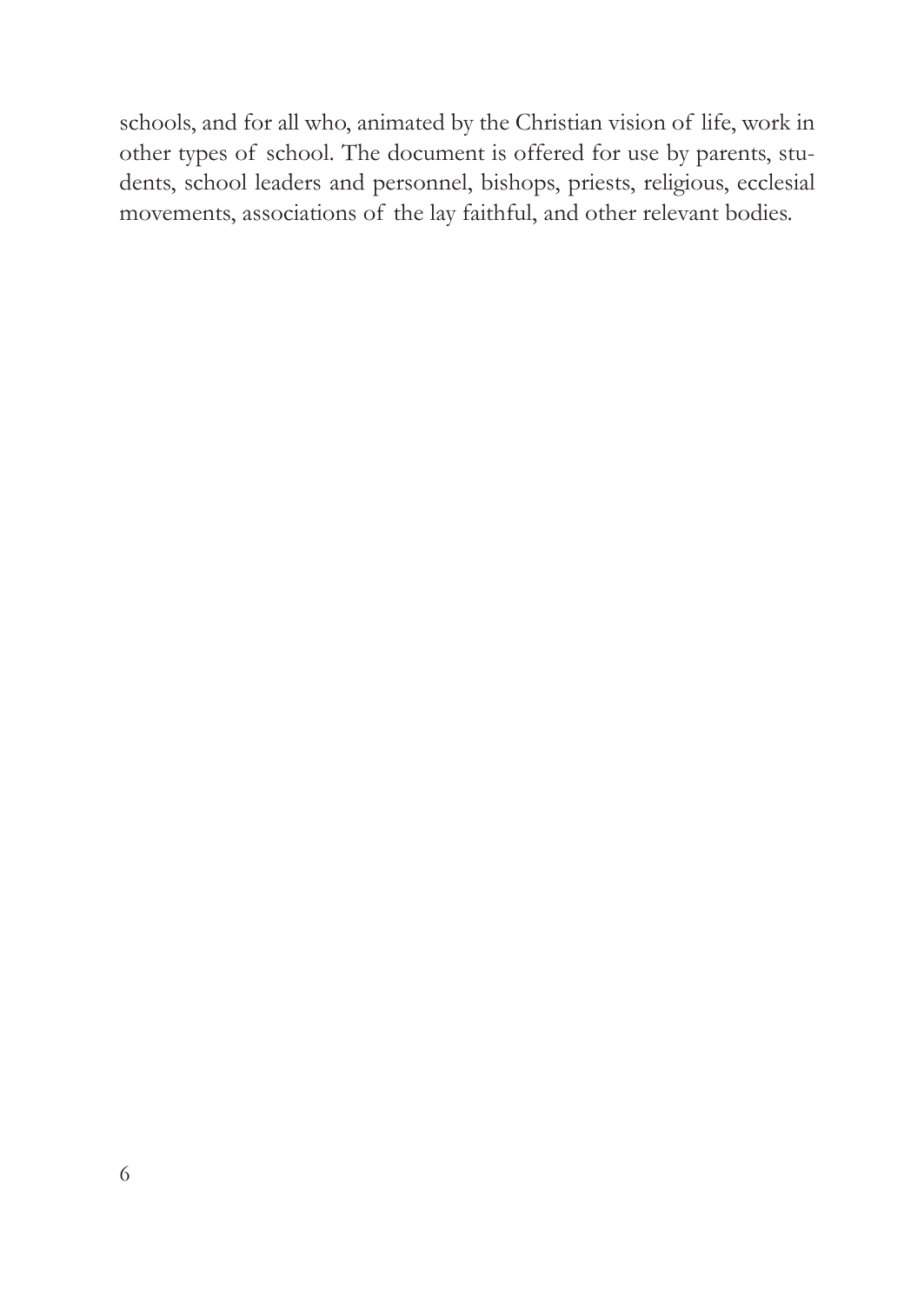## **LISTENING**

## *Brief Overview*

8. The primary outlook needed for anyone who wishes to take part in *dialogue* is *listening*. It is necessary, above all, to listen carefully to and understand cultural events of recent decades. The 20th century brought new anthropological theories and with them the beginnings of gender theory. These were based on a reading of sexual differentiation that was strictly sociological, relying on a strong emphasis on the freedom of the individual. In fact, around the middle of the last century, a whole series of studies were published which accentuated time and again the role of external conditioning, including its influence on determining personality. When such studies were applied to human sexuality, they often did so with a view to demonstrating that sexuality identity was more a social construct than a given natural or biological fact.

9. These schools of thought were united in denying the existence of any original given element in the individual, which would precede and at the same time constitute our personal identity, forming the necessary basis of everything we do. According to such theories, the only thing that matters in personal relationships is the affection between the individuals involved, irrespective of sexual difference or procreation which would be seen as irrelevant in the formation of families. Thus, the institutional model of the family (where a structure and finality exist independent of the subjective preferences of the spouses) is bypassed, in favour of a vision of family that is purely contractual and voluntary.

10. Over the course of time, gender theory has expanded its field of application. At the beginning of the 1990's, its focus was upon the possibility of the individual determining his or her own sexual tendencies without having to take account of the reciprocity and complementarity of male-female relationships, nor of the procreative end of sexuality. Furthermore,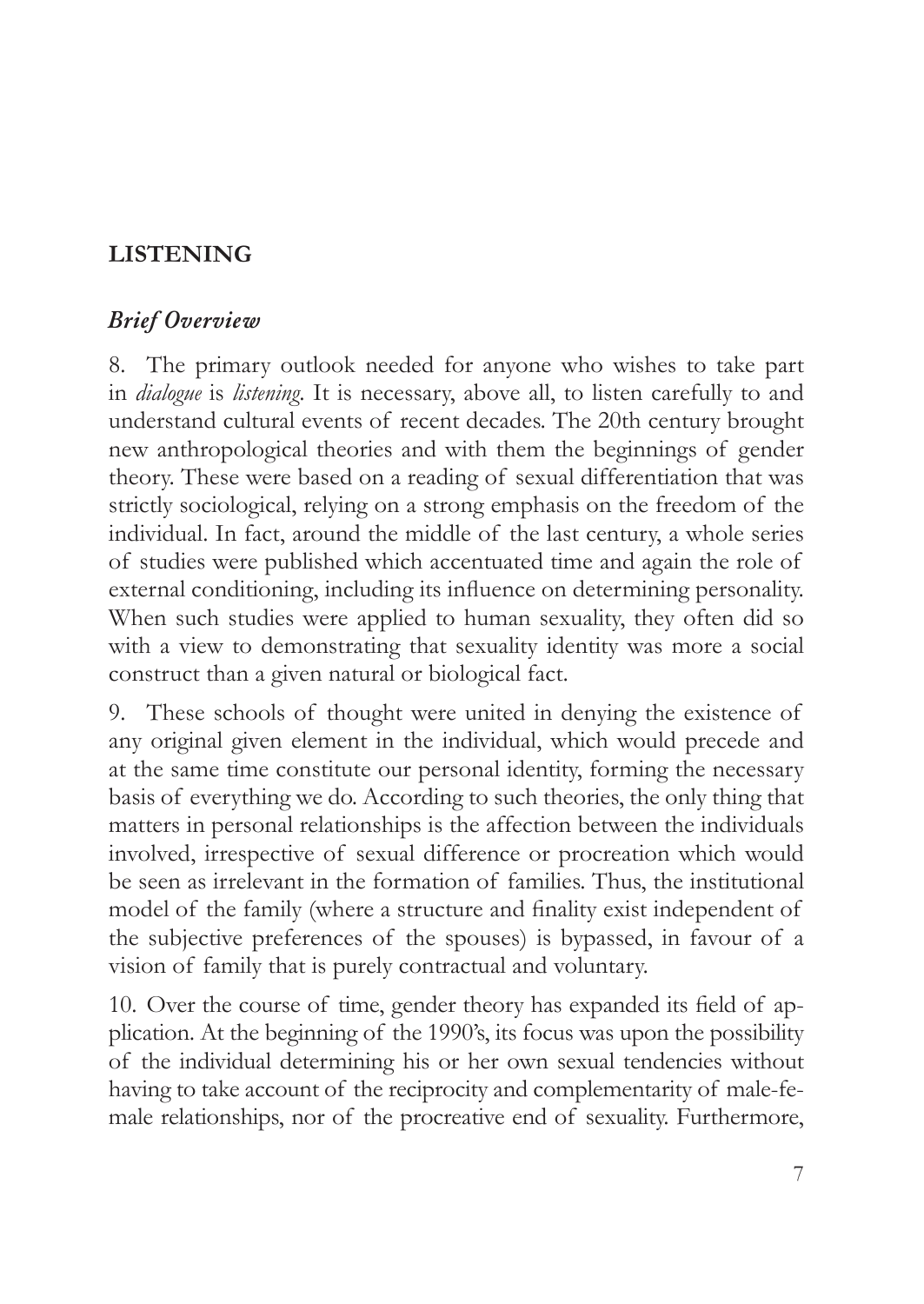it was suggested that one could uphold the theory of a radical separation between gender and sex, with the former having priority over the latter. Such a goal was seen as an important stage in the evolution of humanity, in which "a society without sexual differences" could be envisaged.<sup>12</sup>

11. In this *cultural context*, it is clear that *sex* and *gender* are no longer synonyms or interchangeable concepts, since they are used to describe two different realities. Sex is seen as defining which of the two biological categories (deriving from the original feminine-masculine dyad) one belonged to. Gender, on the other hand, would be the way in which the differences between the sexes are lived in each culture. The problem here does not lie in the distinction between the two terms, which can be interpreted correctly, but in *the separation of sex from gender*. This separation is at the root of the distinctions proposed between various "sexual orientations" which are no longer defined by the sexual difference between male and female, and can then assume other forms, determined solely by the individual, who is seen as radically autonomous. Further, the concept of gender is seen as dependent upon the subjective mindset of each person, who can choose a gender not corresponding to his or her biological sex, and therefore with the way others see that person (*transgenderism*).

12. In a growing contraposition between nature and culture, the propositions of gender theory converge in the concept of 'queer', which refers to dimensions of sexuality that are extremely fluid, flexible, and as it were, nomadic. This culminates in the assertion of the complete emancipation of the individual from any *a priori* given sexual definition, and the disappearance of classifications seen as overly rigid. This would create a new range of nuances that vary in degree and intensity according to both sexual orientation and the gender one has identified oneself with.

13. The duality in male-female couples is furthermore seen as in conflicting with the idea of "polyamory", that is relationships involving more than two individuals. Because of this, it is claimed that the duration of relationships, as well as their binding nature, should be flexible, depending on the shifting desires of the individuals concerned. Naturally, this has consequences for the sharing of the responsibilities and obligations

<sup>12</sup> *Idem.*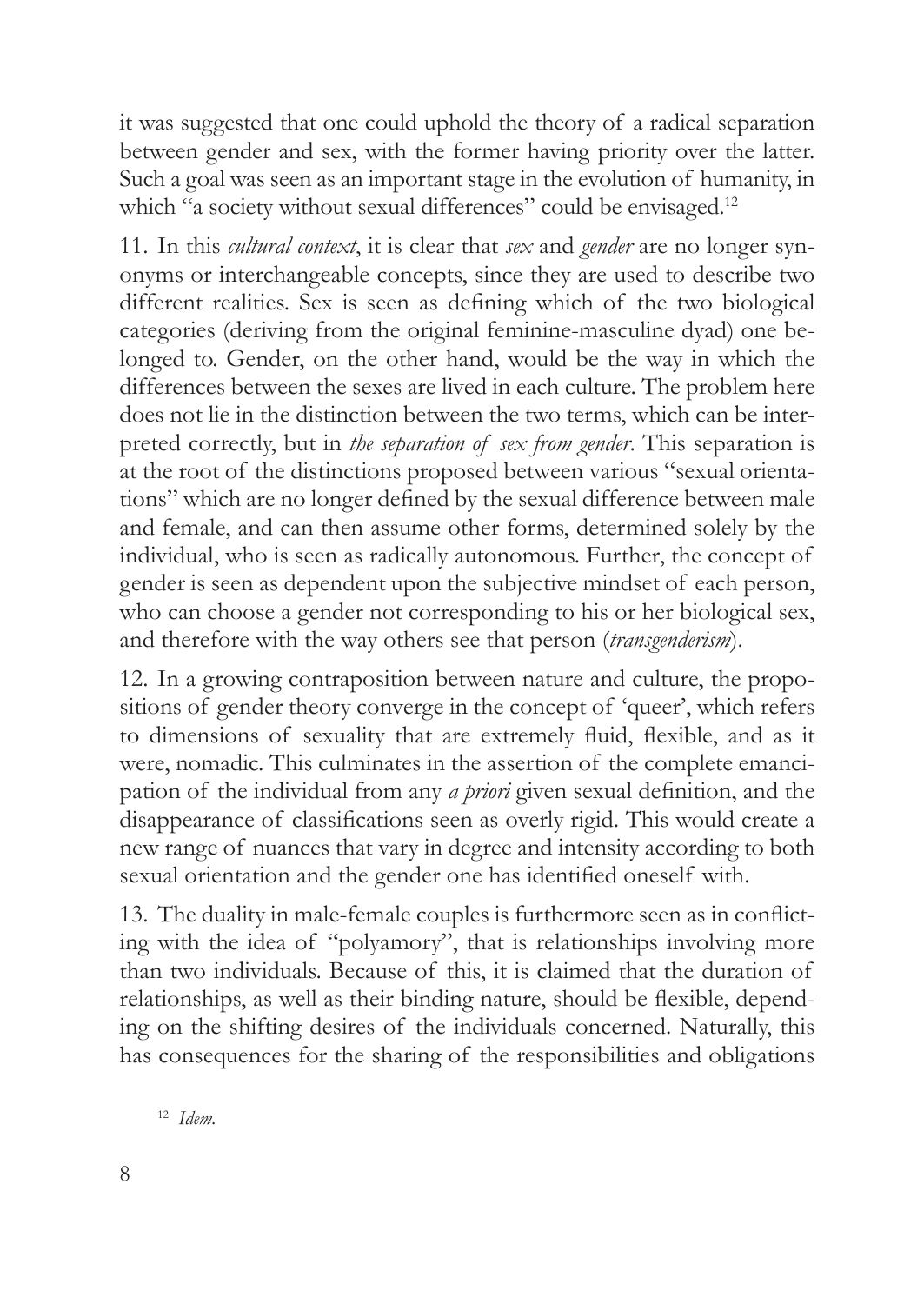inherent in maternity and paternity. This new range of relationships become 'kinship'. These are: based upon desire or affection, often marked by a limited time span that is determined, ethically flexible, or even (sometimes by explicit mutual consent) without any hope of long-term meaning. What counts is the absolutely free self-determination of each individual and the choices he or she makes according to the circumstances of each relationship of affectivity.

14. This has led to calls for public recognition of the right to choose one's gender, and of a plurality of new types of unions, in direct contradiction of the model of marriage as being between one man and one woman, which is portrayed as a vestige of patriarchal societies. The ideal presented is that the individual should be able to choose his or her own status, and that society should limit itself to guaranteeing this right, and even providing material support, since the minorities involved would otherwise suffer negative social discrimination. The claim to such rights has become a regular part of political debate and has been included in documents at an international level, and in certain pieces of national legislation.

## *Points of Agreement*

15. From the whole field of writing on gender theory, there have however emerged some positions that could provide points of agreement, with a potential to yield growth in mutual understanding. For instance, educational programmes on this area often share a laudable desire to combat all expressions of unjust discrimination, a requirement that can be shared by all sides. Such pedagogical material acknowledges that there have been delays and failings in this regard.<sup>13</sup> Indeed, it cannot be denied that through the centuries forms of unjust discrimination have been a sad fact of history and have also had an influence within the Church. This has brought a certain rigid *status quo*, delaying the necessary and progressive inculturation of the truth of Jesus' proclamation of the *equal dignity of men and women*, and has provoked accusations of a sort of masculinist mentality, veiled to a greater or lesser degree by religious motives.

<sup>13</sup> Cf. Francis, *Address to the Participants in the General Assembly of the Members of the Pontifical Academy for Life,* 5 October 2017.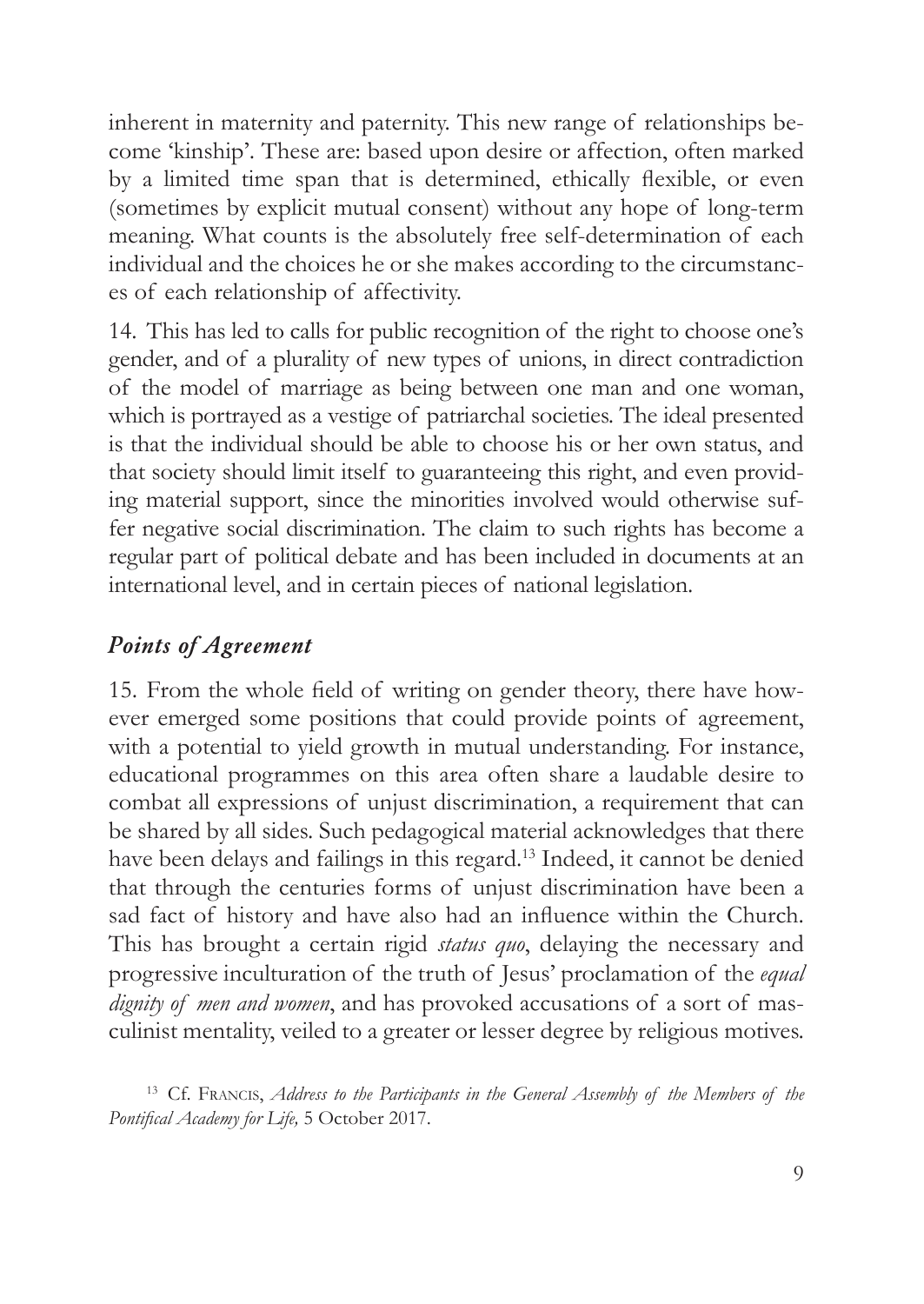16. Another position held in common is the need to educate children and young people *to respect every person* in their particularity and difference, so that no one should suffer bullying, violence, insults or unjust discrimination based on their specific characteristics (such as special needs, race, religion, sexual tendencies, etc.). Essentially, this involves educating for active and responsible citizenship, which is marked by the ability to welcome all legitimate expressions of human personhood with respect.

17. A further positive development in anthropological understanding also present in writing on gender has centred on *the values of femininity*. For example, women's 'capacity for the other' favours a more realistic and mature reading of evolving situations, so that "a sense and a respect for what is concrete develop in her, opposed to abstractions which are so often fatal for the existence of individuals and society".14 This is a contribution that enriches human relationships and spiritual values "beginning with daily relationships between people". Because of this, society owes a significant debt to the many women "who are involved in the various *areas of education*  extending well beyond the family: nurseries, schools, universities, social service agencies, parishes, associations and movements".15

18. Women have a unique understanding of reality. They possess a capacity to endure adversity and "to keep life going even in extreme situations" and hold on "tenaciously to the future".<sup>16</sup> This helps explain why "wherever the work of education is called for, we can note that women are ever ready and willing to give themselves generously to others, especially in serving the weakest and most defenceless. In this work they exhibit a kind of *affective, cultural and spiritual motherhood* which has inestimable value for the development of individuals and the future of society. At this point, how can I fail to mention the witness of so many Catholic women and Religious Congregations of women from every continent who have made education, particularly the education of boys and girls, their principal apostolate?".17

<sup>&</sup>lt;sup>14</sup> CONGREGATION FOR THE DOCTRINE OF THE FAITH, Letter to Bishops of the Catholic *Church on the Collaboration of Men and Women in the Church and in the World*, 31 May 2004, 13.

<sup>&</sup>lt;sup>15</sup> JOHN PAUL II, *Letter to Women*, 29 June 1995, 9.<br><sup>16</sup> CONGREGATION FOR THE DOCTRINE OF THE FAITH, *Letter to Bishops*, 13.

<sup>17</sup> John Paul II, *Letter to Women,* 9.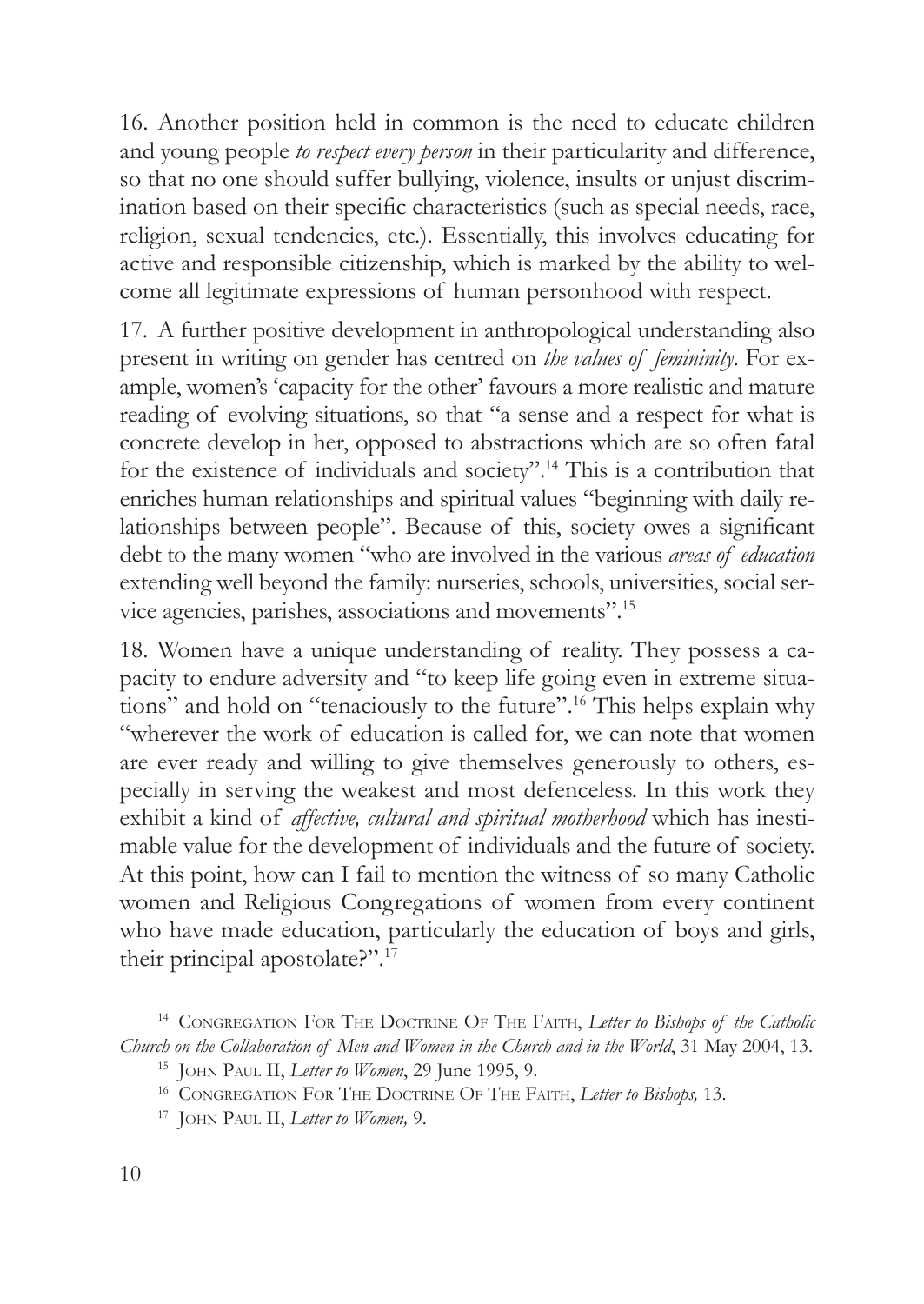## *Critique*

19. Nonetheless, real life situations present gender theory with some valid *points of criticism*. Gender theory (especially in its most radical forms) speaks of a gradual process of denaturalisation, that is a move away from *nature* and towards an absolute option for the decision of the feelings of the human subject. In this understanding of things, the view of both sexuality identity and the family become subject to the same 'liquidity' and 'fluidity' that characterize other aspects of post-modern culture, often founded on nothing more than a confused concept of freedom in the realm of feelings and wants, or momentary desires provoked by emotional impulses and the will of the individual, as opposed to anything based on the truths of existence.

20. The underlying presuppositions of these theories can be traced back to a *dualistic anthropology*, separating body (reduced to the status of inert matter) from human will, which itself becomes an absolute that can manipulate the body as it pleases. This combination of physicalism and voluntarism gives rise to relativism, in which everything that exists is of equal value and at the same time undifferentiated, without any real order or purpose. In all such theories, from the most moderate to the most radical, there is agreement that one's gender ends up being viewed as more important than being of male or female sex. The effect of this move is chiefly to create a cultural and ideological revolution driven by relativism, and secondarily a juridical revolution, since such beliefs claim specific rights for the individual and across society.

21. In practice, the advocacy for the different identities often presents them as being of completely *equal value* compared to each other. This, however, actually negates the relevance of each one. This has particular importance for the question of sexual difference. In fact, the generic concept of "non-discrimination" often hides an ideology that denies the difference as well as natural reciprocity that exists between men and women. "Instead of combatting wrongful interpretations of sexual difference that would diminish the fundamental importance of that difference for human dignity, such a proposal would simply eliminate it by proposing procedures and practices that make it irrelevant for a person's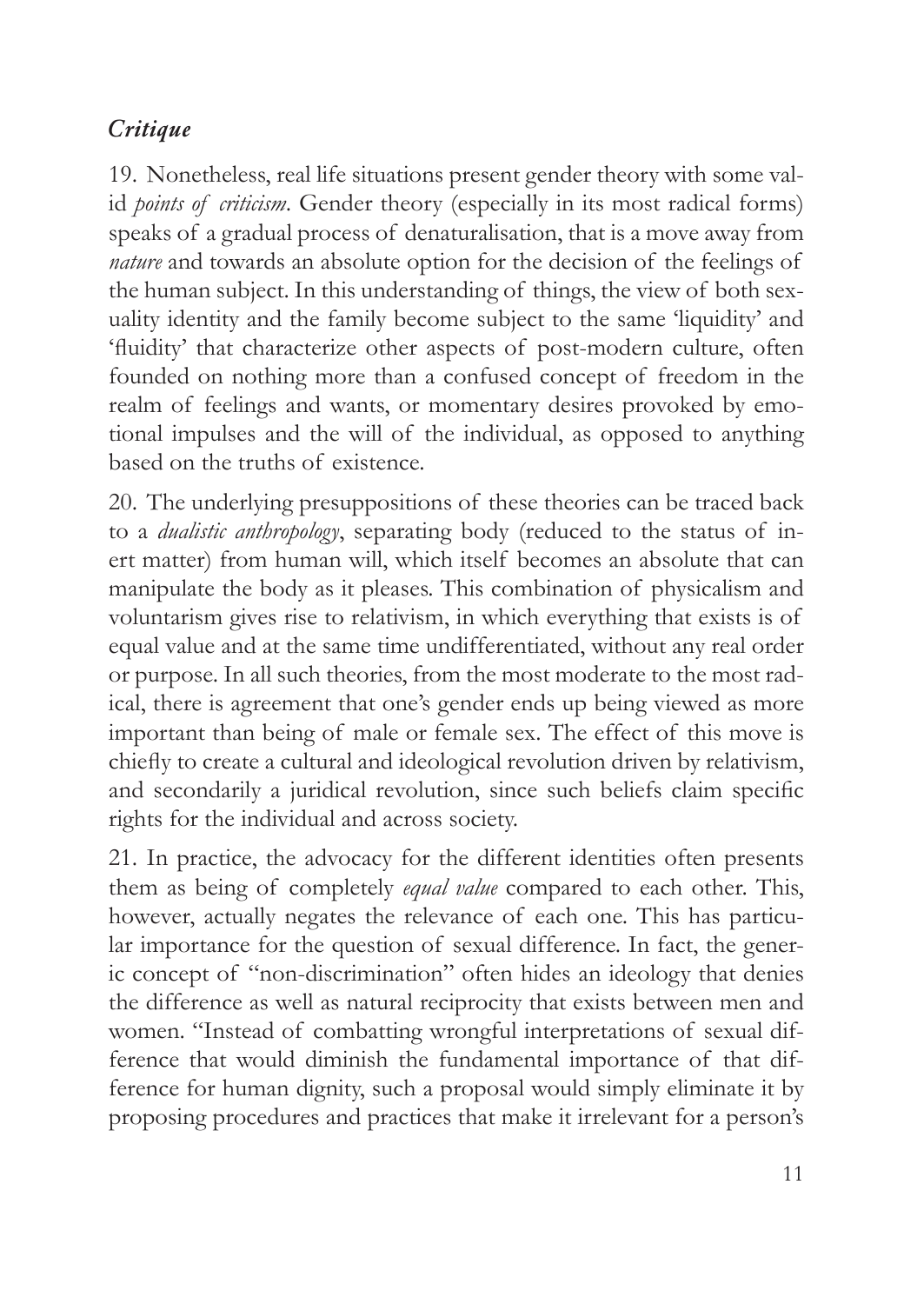development and for human relationships. But the utopia of the 'neuter' eliminates both human dignity in sexual distinctiveness and the personal nature of the generation of new life".18 The anthropological basis of the concept of family is thus emptied of meaning.

22. This ideology inspires educational programmes and legislative trends that promote ideas of personal identity and affective intimacy that make a radical break with the actual *biological difference* between male and female. Human identity is consigned to the individual's choice, which can also change in time. These ideas are the expression of a widespread way of thinking and acting in today's culture that confuses "genuine freedom with the idea that each individual can act arbitrarily as if there were no truths, values and principles to provide guidance, and everything were possible and permissible".19

23. The Second Vatican Council, wishing to express the Church's view of the human person, stated that "though made of body and soul, man is one. Through his bodily composition he gathers to himself the elements of the material world; thus they reach their crown through him, and through him raise their voice in free praise of the Creator".20 Because of this dignity, "man is not wrong when he regards himself as superior to bodily concerns, and as more than a speck of nature or a nameless constituent of the city of man".21 Therefore, "the expressions 'the order of nature' and 'the order of biology' must not be confused or regarded as identical, the 'biological order' does indeed mean the same as the order of nature but only in so far as this is accessible to methods of empirical and descriptive natural science, and not as a specific order of existence, with an obvious relationship to the First Cause, to God the Creator God".22

<sup>18</sup> Francis, *Address to the Participants in the General Assembly of the Members of the Pontifical Academy for Life,* 5 October 2017, 3.

<sup>21</sup> *Idem.*

<sup>19</sup> *Amoris Laetitia*, 34.

<sup>20</sup> *Gaudium et Spes,* 14.

<sup>22</sup> K. Wojtyła*, Love and Responsibility*, London 1981, pp.56-57.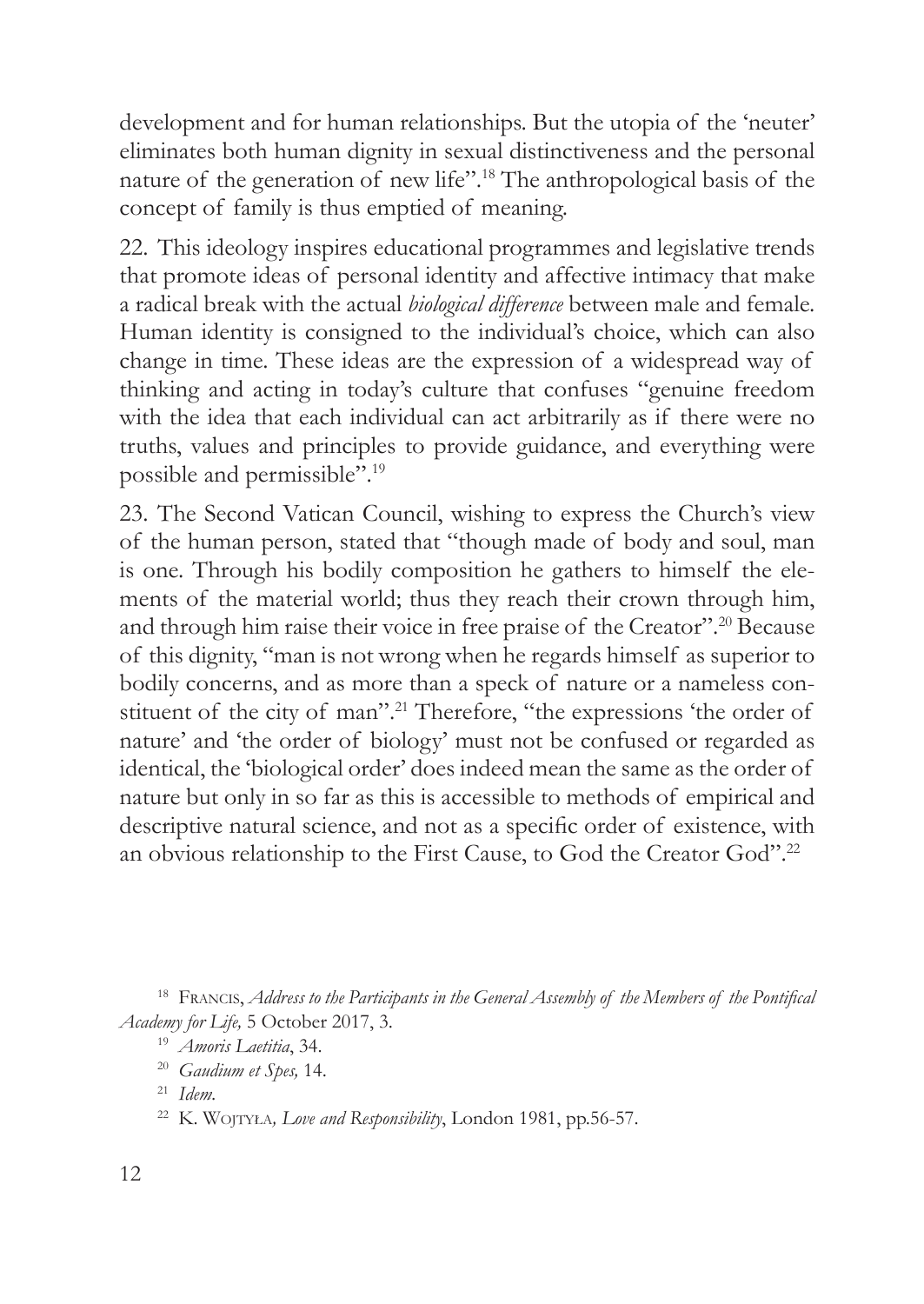#### **REASONING**

#### *Rational Arguments*

24. Taking into account our historical overview, together with certain points of agreement identified, and the critique that has been made of gender theory, we can now move to some considerations on the issue based on the light of reason. In fact, there are rational arguments to support the *centrality of the body* as an integrating element of personal identity and family relationships. The body is subjectivity that communicates identity of being.<sup>23</sup> In the light of this reality, we can understand why the data of biological and medical science shows that 'sexual dimorphism' (that is, the sexual difference between men and women) can be demonstrated scientifically by such fields as genetics, endocrinology and neurology. From the point of view of genetics, male cells (which contain XY chromosomes) differ, from the very moment of conception, from female cells (with their XX chromosomes). That said, in cases where a person's sex is not clearly defined, it is medical professionals who can make a therapeutic intervention. In such situations, parents cannot make an arbitrary choice on the issue, let alone society. Instead, *medical science* should act with purely therapeutic ends, and intervene in the least invasive fashion, on the basis of objective parameters and with a view to establishing the person's constitutive identity.

25. The *process of identifying sexual identity* is made more difficult by the fictitious constract known as "gender neuter" or "third gender", which has the effect of obscuring the fact that a person's sex is a structural determinant of male or female identity. Efforts to go beyond the con-

<sup>23</sup> Cf. John Paul II, Encyclical Letter *Veritatis Splendor*, 6 August 1993, 48.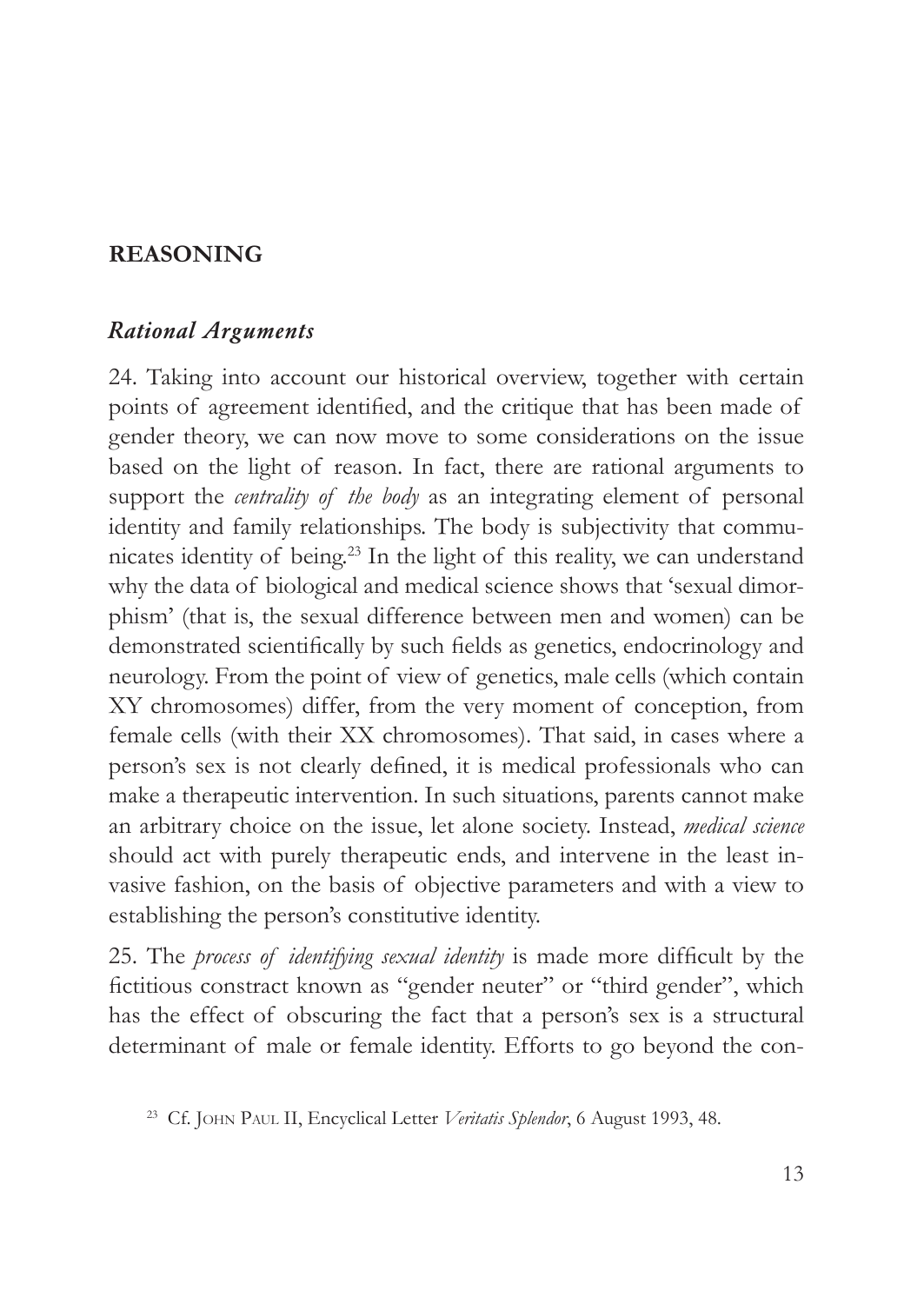stitutive male-female sexual difference, such as the ideas of "intersex" or "transgender", lead to a masculinity or feminity that is ambiguous, even though (in a self-contradictory way), these concepts themselves actually presuppose the very sexual difference that they propose to negate or supersede. This oscillation between male and female becomes, at the end of the day, only a 'provocative' display against so-called 'traditional frameworks', and one which, in fact, ignores the suffering of those who have to live situations of sexual indeterminacy. Similar theories aim to annihilate the concept of 'nature', (that is, everything we have been given as a pre-existing foundation of our being and action in the world), while at the same time implicitly reaffirming its existence.

26. Philosophical analysis also demonstrates that *sexual difference* between male and female is constitutive of human identity. Greek and Roman thinkers posit *essence* as the aspect of being that transcends, brings together and harmonizes male-female difference within the unity of the *human person*. Within the tradition of hermeneutical and phenomenological philosophy, both sexual distinction and complementarity are interpreted in symbolic and metaphorical terms. Sexual difference in relationships is seen as constitutive of personal identity, whether this be at the level of the horizontal (in the *dyad* "man-woman") or vertical (in the *triad* "manwoman-God"). This applies equally to interpersonal "I-You" male-female relationships and to family relationships (You-I-We).

27. The *formation of one's identity* is itself based on the principle of otherness, since it is precisely the direct encounter between another "you" *who is not me* that enables me to recognise the essence of the "I" who is me. Difference, in fact, is a condition of *all cognition*, including cognition of one's identity. In the family, knowledge of one's mother and father allows the child to construct his or her own sexual identity and difference. Psychoanalytic theory demonstrates the *tri-polar value* of child-parent relationships, showing that sexual identity can only fully emerge in the light of the synergetic comparison that sexual differentiation creates.

28. The physiological *complementarity* of male-female sexual difference assures the necessary conditions for procreation. In contrast, only re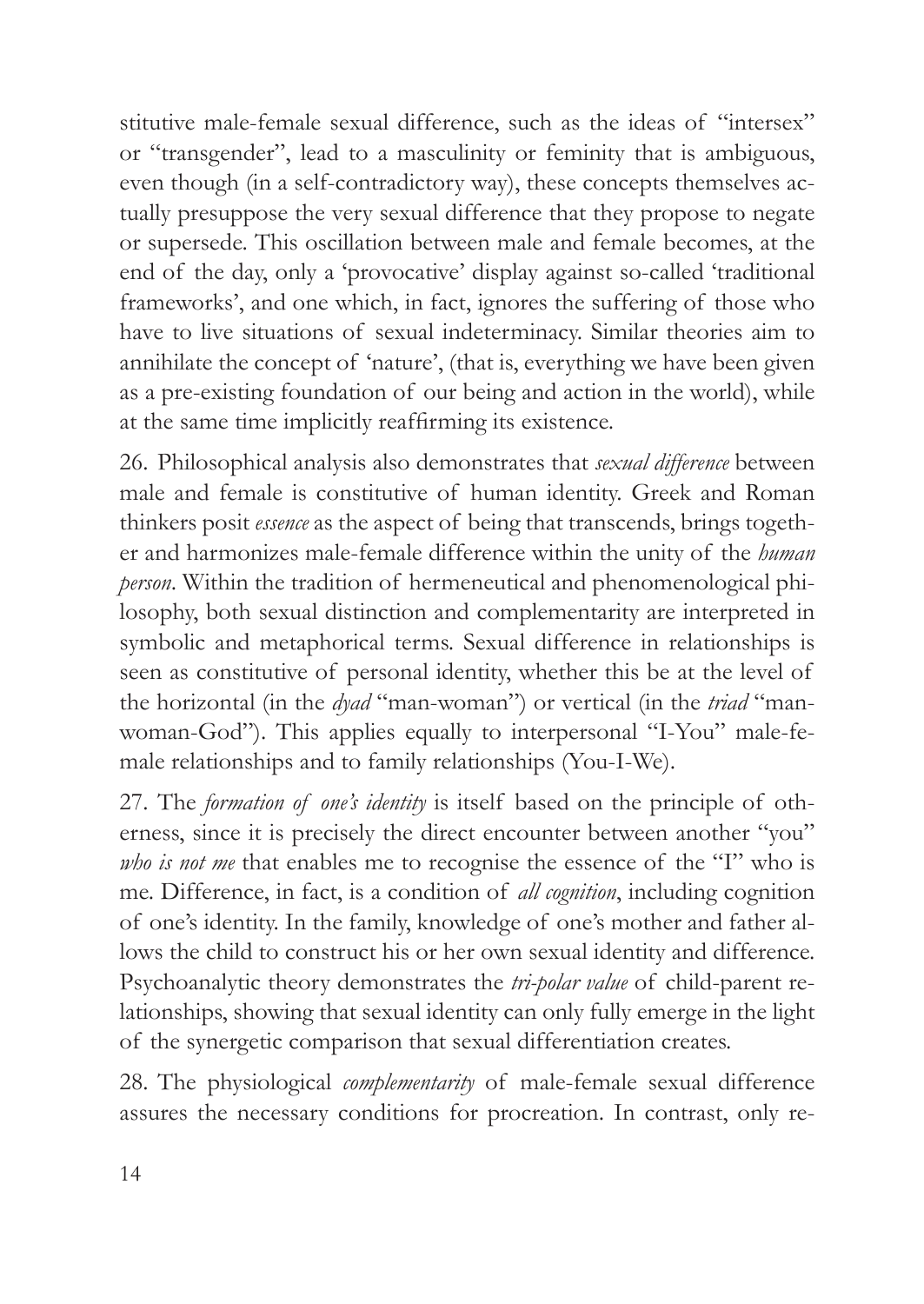course to reproductive technology can allow one of the partners in a relationship of two persons of the same sex to generate offspring, using 'in vitro' fertilization and a surrogate mother. However, the use of such technology is not a replacement for natural conception, since it involves the manipulation of human embryos, the fragmentation of parenthood, the instrumentalization and/or commercialization of the human body as well as the reduction of a baby to an object in the hands of science and technology.24

29. In so far as this issue relates to the world of education, it is clear that by its very nature, education can help lay the foundations for peaceful dialogue and facilitate a fruitful meeting together of peoples and a meeting of minds. Further, it would seem that the prospect of a broadening of reason to include the *dimension of the transcendent* is not of secondary importance. The dialogue between Faith and Reason, "if it does not want to be reduced to a sterile intellectual exercise, it must begin from the present concrete situation of humanity and upon this develop a reflection that draws from the ontological-metaphysical truth".<sup>25</sup> The evangelizing mission of the Church to men and women is carried out within this horizon.

<sup>24</sup> Cf. CONGREGATION FOR THE DOCTRINE OF THE FAITH, Instruction on Respect for Human Life in its Origin and the Dignity of Procreation, *Donum Vitae*, 22 February 1987, 4.<br><sup>25</sup> BENEDICT XVI, *Address to the Participants of the sixth European Symposium of University Professors,* Rome, 7 June 2008.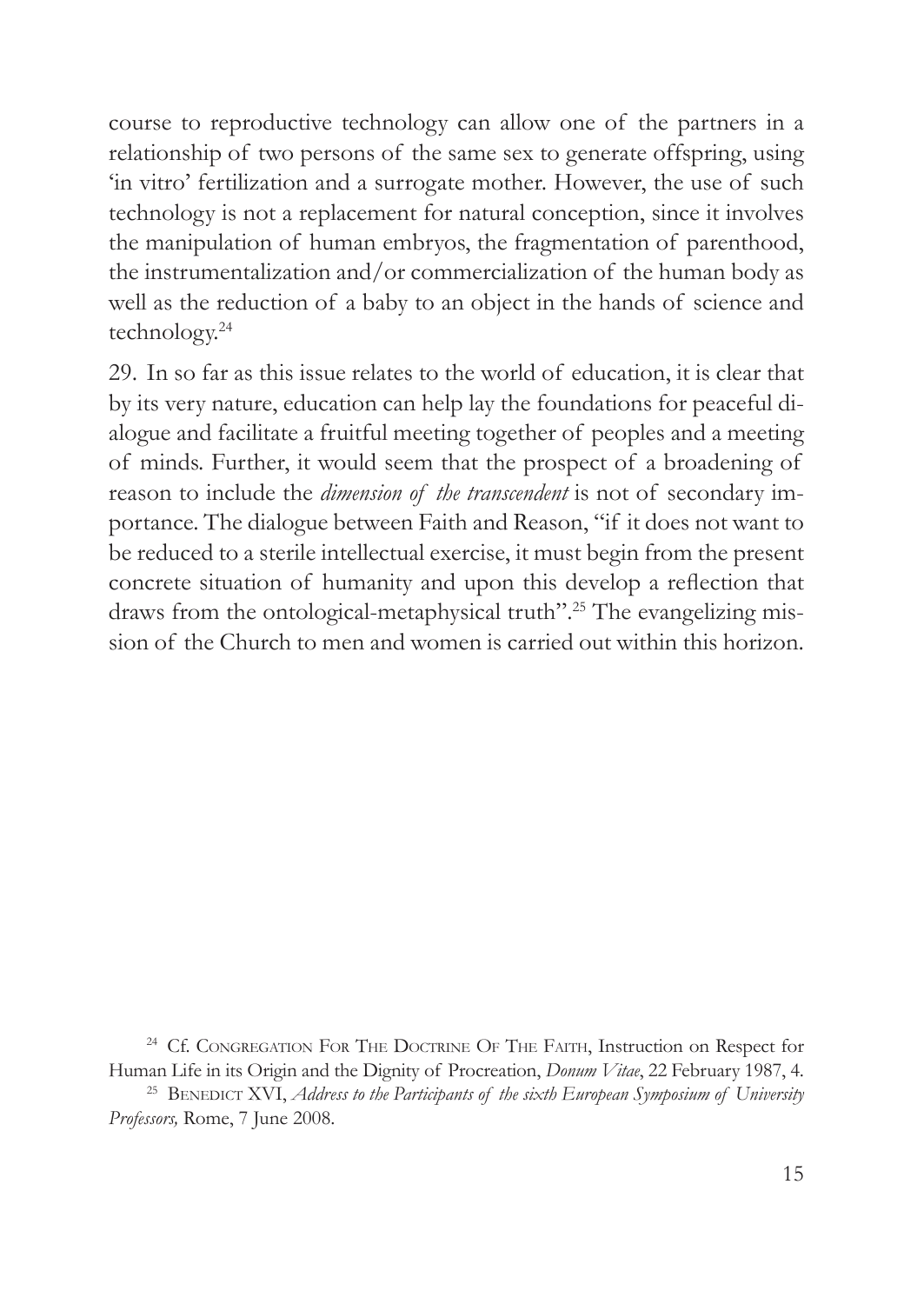#### **PROPOSING**

#### *Christian Anthropology*

30. The Church, mother and teacher, does more than simply listen. Remaining rooted in her original mission, and at the same time always open to the contribution of reason, she puts herself at the service of the community of peoples, offering it a way of living. It is clear that if we are to provide well-structured educational programmes that are coherent with the true nature of human persons (with a view to guiding them towards a full actualisation of their sexual identity within the context of the vocation of self-giving), it is not possible to achieve this without a clear and convincing *anthropology* that gives a meaningful foundation to sexuality and affectivity. The first step in this process of throwing light on anthropology consists in recognising that "man too has a nature that he must respect and that he cannot manipulate at will".<sup>26</sup> This is the fulcrum on which to support a human ecology that moves from the "respect for our dignity as human beings" and from the necessary relationship of our life to "moral law, which is inscribed into our nature".<sup>27</sup>

31. Christian anthropology has its roots in the narrative of human origins that appears in the Book of Genesis, where we read that "God created man in his own image […] male and female he created them." (Gen. 1,27) These words capture not only the essence of the story of creation but also that of the life-giving relationship between men and women, which brings them into intimate union with God. The *self* is completed

<sup>&</sup>lt;sup>26</sup> BENEDICT XVI, *Address at the Reichstag Building, Berlin*, 22 September 2011.<br><sup>27</sup> Francis, Encyclical Letter on Care for Our Common Home *Laudato Si'*, 24 May 2015, 154-155.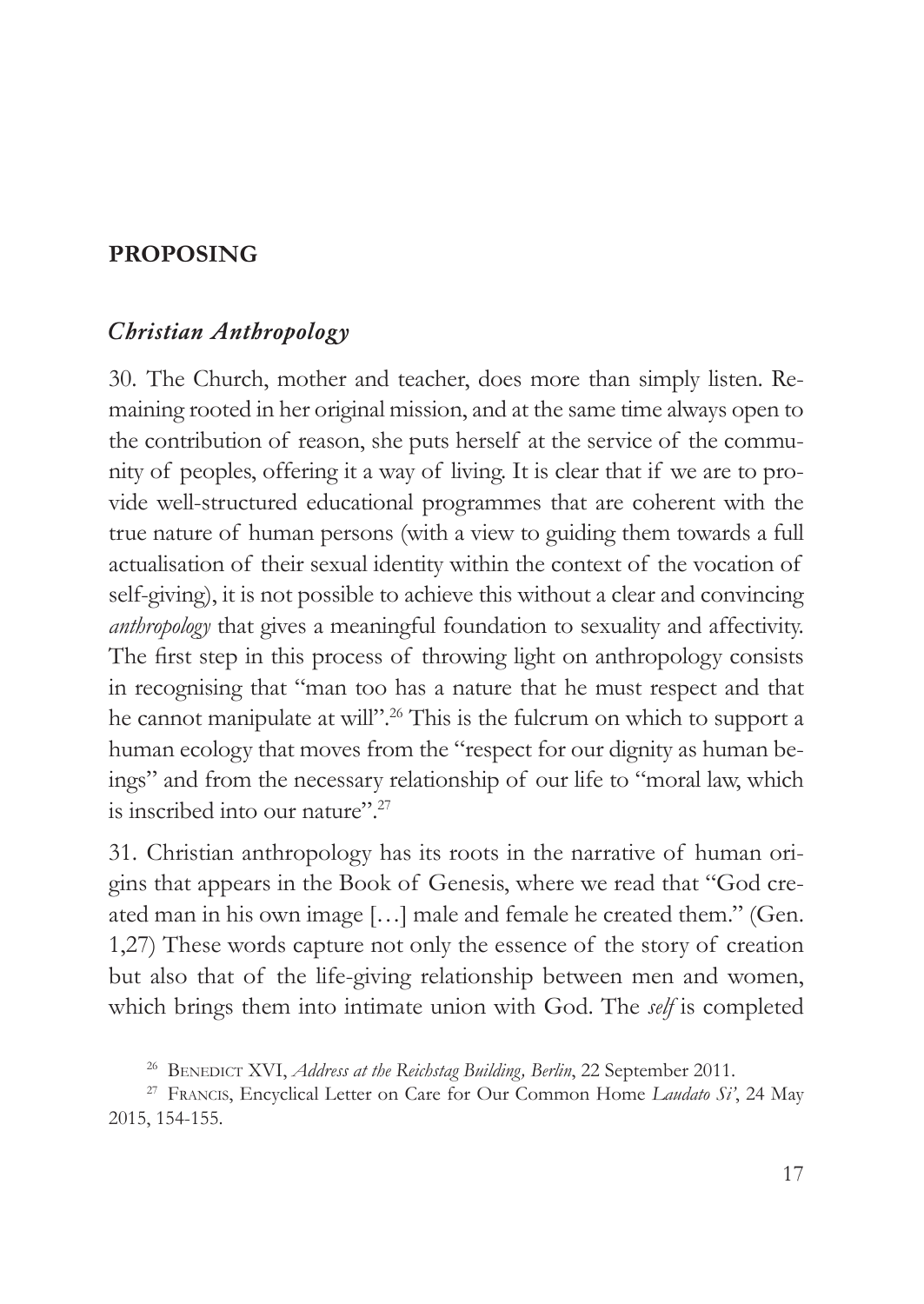by the one who is *other than the self*, according to the specific identity of each person, and both have a point of encounter forming a dynamic of reciprocity which is derived from and sustained by the Creator.

32. The Holy Scripture reveals the wisdom of the Creator's design, which "has assigned as a task to man his body, his masculinity and femininity; and that in masculinity and femininity he, in a way, assigned to him as a task his humanity, the dignity of the person, and also the clear sign of the interpersonal communion in which man fulfils himself through the authentic gift of himself ".28 Thus, *human nature* must be understood on the basis of the *unity of body and soul*, far removed from any sort of physicalism or naturalism, since "in the unity of his spiritual and biological inclinations and of all the other specific characteristics necessary for the pursuit of his end".29

33. This "unified totality"30 integrates the vertical dimension (human communion with God) with the horizontal dimension constituted by the interpersonal communion that men and woman are called to live.<sup>31</sup> One's identity as a human person comes to authentic maturity to the extent that one opens up to others, for the very reason that "in the configuration of our own mode of being, whether as male or female, is not simply the result of biological or genetic factors, but of multiple elements having to do with temperament, family history, culture, experience, education, the influence of friends, family members and respected persons, as well as other formative situations".32 In reality, "the essential fact is that the

<sup>30</sup> Cf. *Idem.*

<sup>31</sup> "Man and woman constitute two modes of realising, on the part of the human creature, a determined participation in the Divine Being: they are created in the 'image and likeness of God' and they fully accomplish such vocation not only as single persons, but also as couples, which are communities of love. Oriented to unity and fecundity, the married man and woman participate in the creative love of God, living in communion with Him through the other." *Educational Guidance in Human Love: Outlines for Sex Education*, 26. See also Congregation for Catholic Education, *Educating to Intercultural Dialogue in*  Catholic Schools: Living in Harmony for a Civilization of Love, 28 October 2013, 35-36.

<sup>32</sup> *Amoris Laetitia*, 286.

<sup>28</sup> John Paul II, *General Audience,* 8 April 1981 in *Insegnamenti*, IV/1 (1981), p. 904.

<sup>29</sup> *Veritatis Splendor*, 50.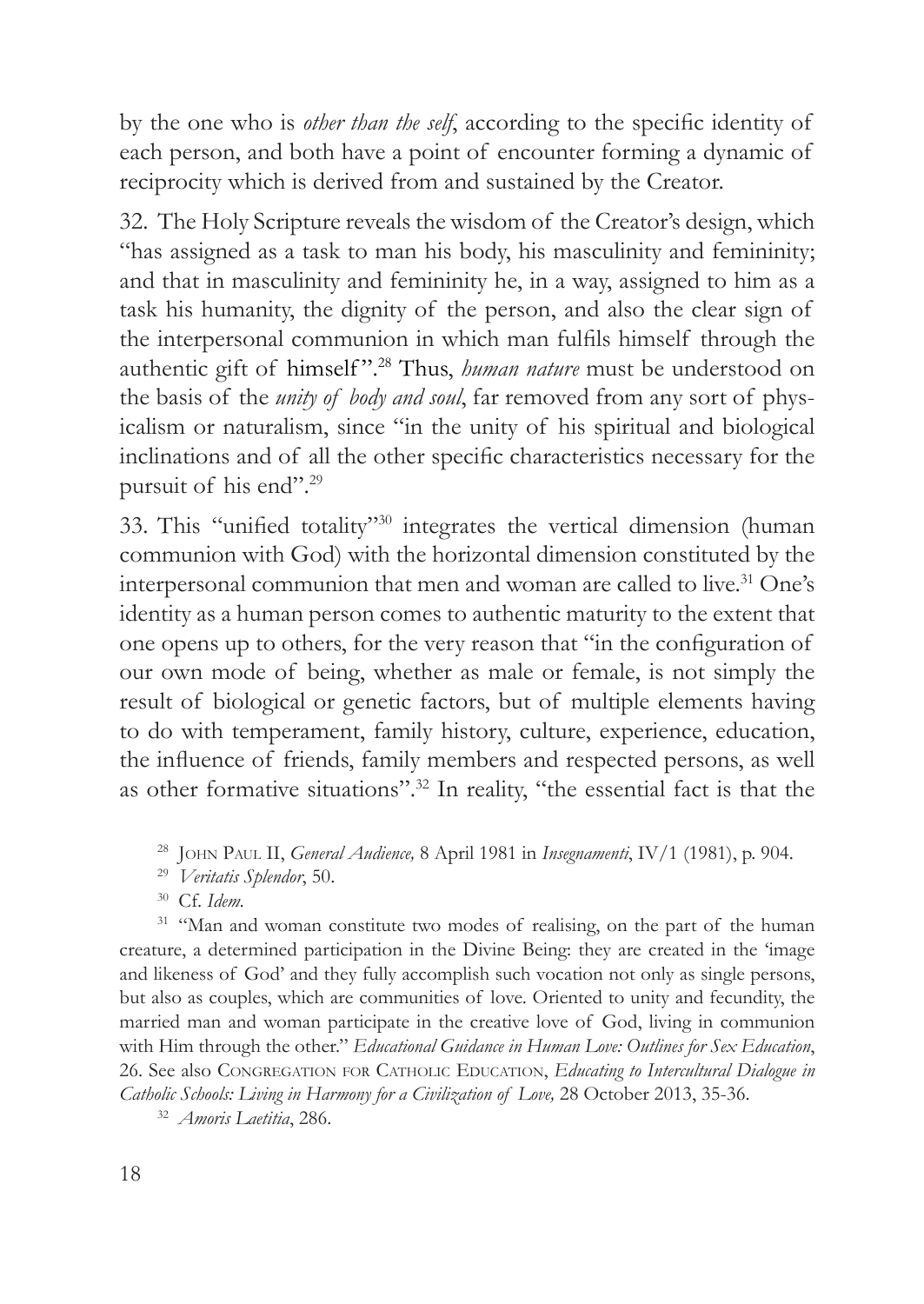human person becomes himself only with the other. The 'I' becomes itself only from the 'thou' and from the 'you'. It is created for dialogue, for synchronic and diachronic communion. It is only the encounter with the 'you' and with the 'we' that the 'I' opens to itself".<sup>33</sup>

34. There is a need to reaffirm the metaphysical roots of sexual difference, as an anthropological refutation of attempts to negate the male-female duality of human nature, from which the family is generated. The denial of this duality not only erases the vision of human beings as the fruit of an act of creation but creates the idea of the human person as a sort of abstraction who "chooses for himself what his nature is to be. Man and woman in their created state as complementary versions of what it means to be human are disputed. But if there is no pre-ordained duality of man and woman in creation, then neither is the family any longer a reality established by creation. Likewise, the child has lost the place he had occupied hitherto and the dignity pertaining to him".<sup>34</sup>

35. Seen from this perspective, education on sexuality and affectivity must involve each person in a process of learning "with perseverance and consistency, the meaning of his or her body" 35 in the full original truth of masculinity and femininity. It means "learning to accept our body, to care for it and to respect its fullest meaning […] Also, valuing one's own body in its femininity or masculinity is necessary if I am going to be able to recognise myself in an encounter with someone who is different [...] and find mutual enrichment".<sup>36</sup> Therefore, in the light of a *fully human and integral ecology*, women and men will understand the real meaning of sexuality and genitality in terms of the intrinsically relational and communicative intentionality that both informs their bodily nature and moves each one towards the other mutually.

<sup>33</sup> BENEDICT XVI, *Address to the General Assembly of the Italian Episcopal Conference*, 27 May 2010.

<sup>&</sup>lt;sup>34</sup> BENEDICT XVI, *Address to the Roman Curia*, 21 December 2012.<br><sup>35</sup> *Amoris Laetitia*, 151.

<sup>36</sup> *Laudato Si',* 155.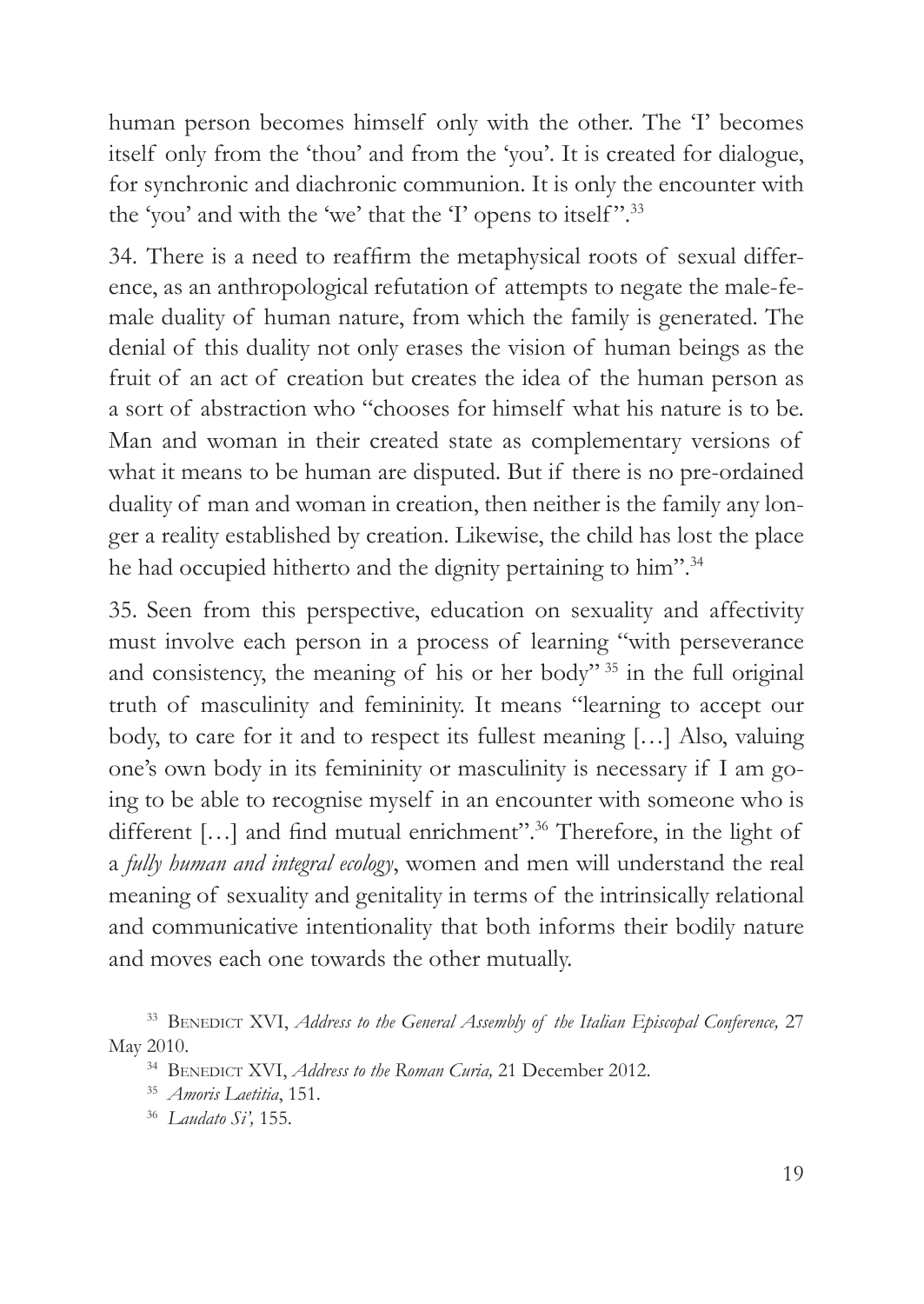#### *The Family*

36. The family is the natural place for the relationship of reciprocity and communion between man and woman to find its fullest realisation. For it is in the family that man and woman, united by a free and fully conscious *pact of conjugal love*, can live out "a totality in which all the elements of the person enter - appeal of the body and instinct, power of feeling and affectivity, aspiration of the spirit and of will".37 The family is "an anthropological fact, and consequently a social, cultural fact". On the other hand, to "qualify it with ideological concepts which are compelling at only one moment in history, and then decline"38 would mean a betrayal of its true significance. The family, seen as a natural social unit which favours the maximum realisation of the reciprocity and complementarity between men and women, precedes even the socio-political order of the State whose legislative freedom must take it into account and give it proper recognition.

37. Reason tells us that two fundamental rights, which stem from the very nature of the family, must always be guaranteed and protected. Firstly, the family's right to be recognised as the primary pedagogical environment for the educational formation of children. This "primary right" finds its most concrete expression in the "most grave duty"<sup>39</sup> of parents to take responsibility for the "well-rounded personal and social education of their children",<sup>40</sup> including their sexual and affective education, "within the broader framework of an education for love, for mutual self-giving"41. This is at once an *educational right and responsibility* that is "essential, since it is connected with the transmission of human life; it is original and primary with regard to the educational role of others, on ac-

<sup>37</sup> CATECHISM OF THE CATHOLIC CHURCH, 1643

<sup>38</sup> Francis, *Address to Participants in the International Colloquium on the Complimentarity Between Men and Women Sponsored by the Congregation for the Doctrine of the Faith*, 17 November 2014, 3.

<sup>39</sup> *Code of Canon Law*, can. 1136; cf. *Code of Canons of the Oriental Churches,* can. 627. 40 *Gravissimum Educationis*, 3.

<sup>41</sup> *Amoris Laetitia*, 280.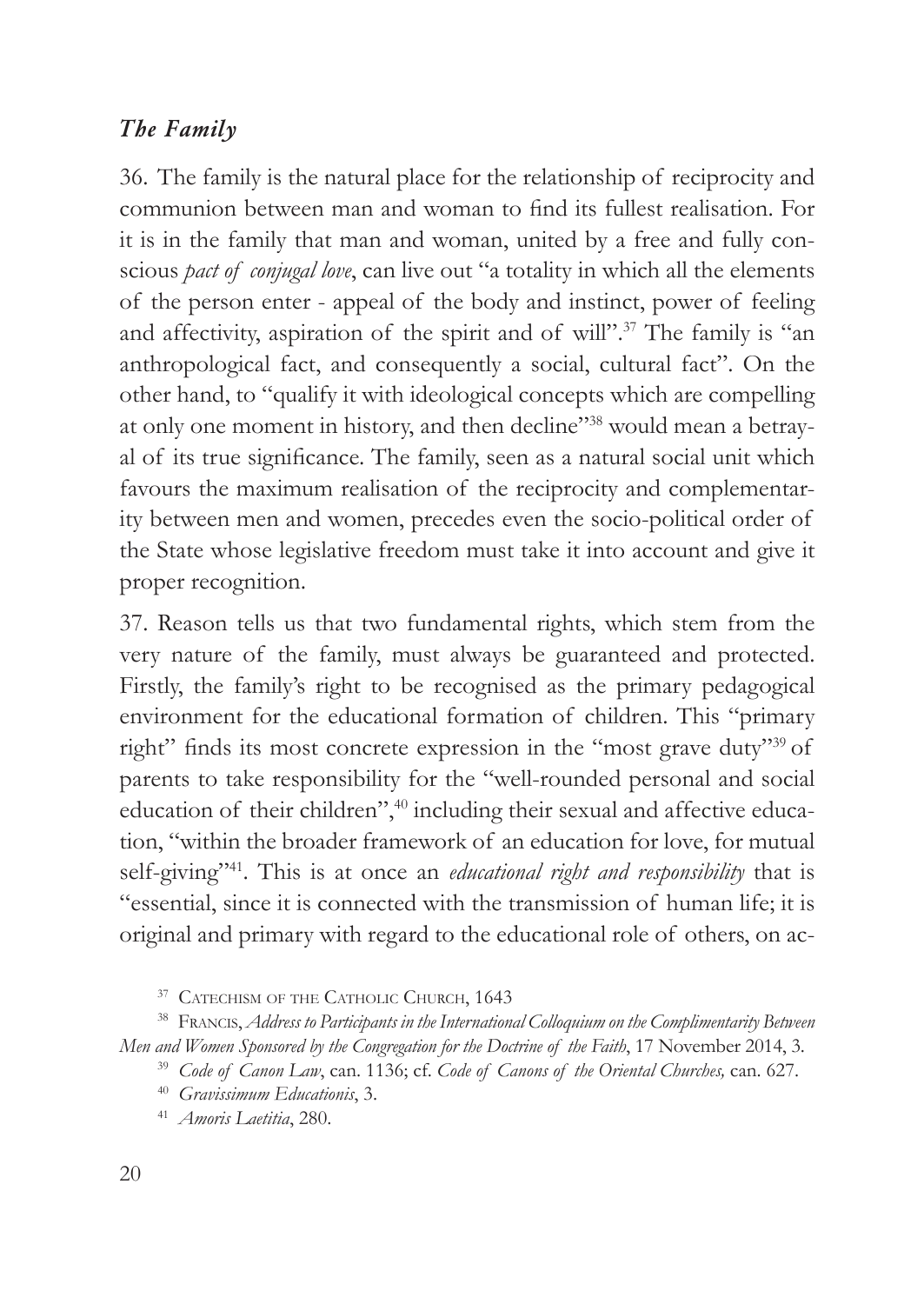count of the uniqueness of the loving relationship between parents and children; and it is irreplaceable and inalienable, and therefore incapable of being entirely delegated to others or usurped by others".42

38. Children enjoy another right which is of equal importance: to "grow up in a family with a father and a mother capable of creating a suitable environment for the child's development and emotional maturity" and "continuing to grow up and mature in a correct relationship represented by the masculinity and femininity of a father and a mother and thus preparing for affective maturity".43 It is precisely within the *nucleus of the family unit* that children can learn how to recognise the value and the beauty of the differences between the two sexes, along with their equal dignity, and their reciprocity at a biological, functional, psychological and social level. "Faced with a culture that largely reduces human sexuality to the level of something common place, since it interprets and lives it in a reductive and impoverished way by linking it solely with the body and with selfish pleasure, the educational service of parents must aim firmly at a training in the area of sex that is truly and fully personal: for sexuality is an enrichment of the whole person - body, emotions and soul - and it manifests its inmost meaning in leading the person to the gift of self in love".<sup>44</sup> Of course, such rights exist hand in hand with all the other fundamental rights of the human person, especially those concerning freedom of thought, conscience and religion. Wherever such things are held in common, those involved in education can find room for collaboration that is fruitful for all.

#### *The School*

39. The primacy of the family in educating children is supplemented by the subsidiary role of schools. Strengthened by its roots in the Gospel, "The Catholic school sets out to be a school for the human person and

<sup>42</sup> *Familiaris Consortio*, 36.

<sup>44</sup> *Familiaris Consortio*, 37.

<sup>43</sup> Francis, *Address to Members of the Delegation of the International Catholic Child Bureau,* 11 April 2014.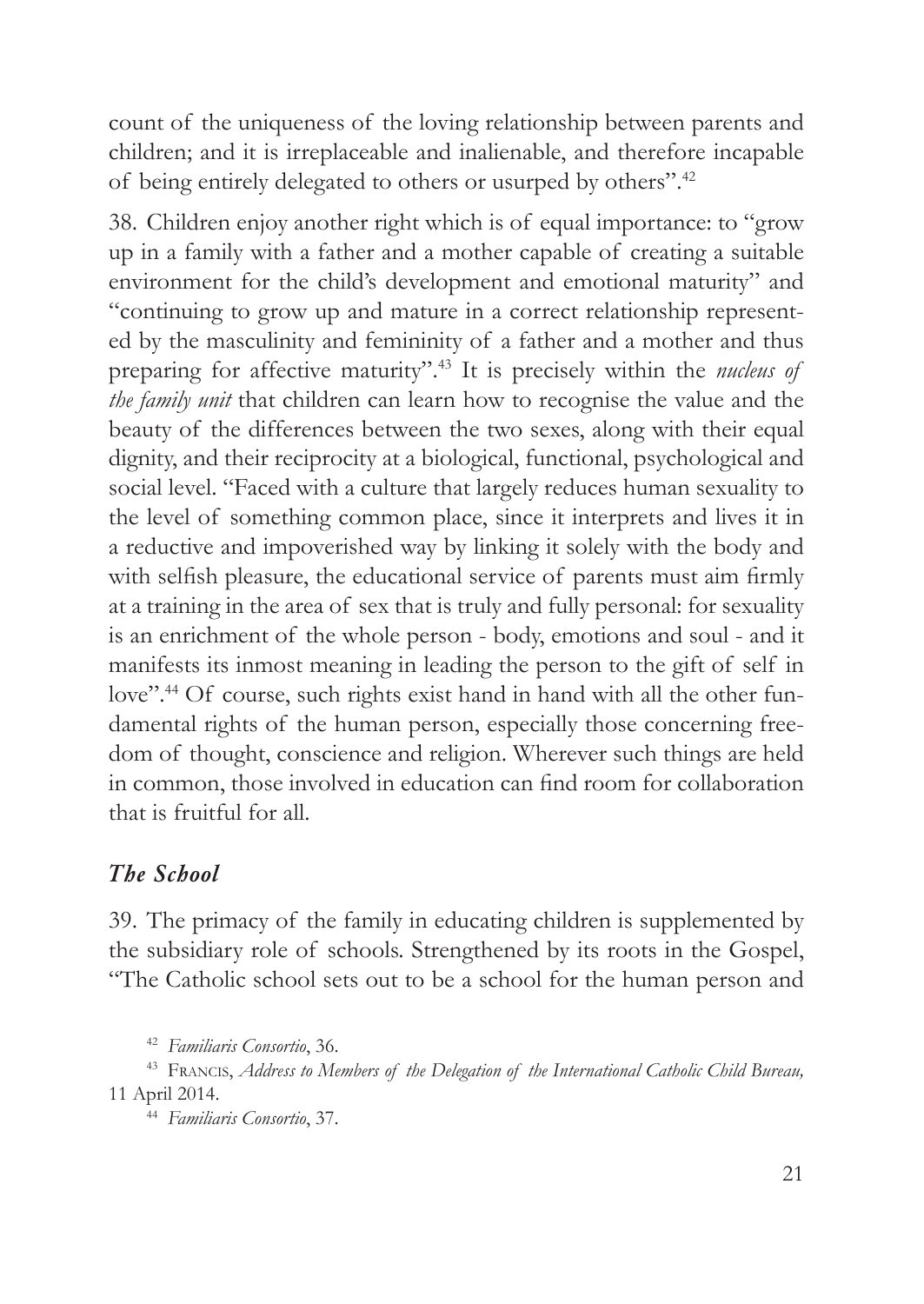of human persons. 'The person of each individual human being, in his or her material and spiritual needs, is at the heart of Christ's teaching: this is why the promotion of the human person is the goal of the Catholic school'. This affirmation, stressing man's vital relationship with Christ, reminds us that it is in His person that the fullness of the truth concerning man is to be found. For this reason the Catholic school, in committing itself to the development of the whole man, does so in obedience to the solicitude of the Church, in the awareness that all human values find their fulfilment and unity in Christ. This awareness expresses the centrality of the human person in the educational project of the Catholic school".45

40. The Catholic school should be an educating community in which the human person can express themself and grow in his or her humanity, in a process of relational dialogue, interacting in a constructive way, exercising tolerance, understanding different points of view and creating trust in an atmosphere of authentic harmony. Such a school is truly an "*educating community,* a place of differences living together in harmony. The school community is a place for encounter and promoting participation. It dialogues with the family, which is the primary community to which the students that attend school belong. The school must respect the family's culture. It must listen carefully to the needs that it finds and the expectations that are directed towards it".46 In this way, girls and boys are accompanied by a community that teaches them "to overcome their individualism and discover, in the light of faith, their specific vocation to live responsibly in a community with others".47

41. Christians who live out their vocation to educate in schools which are not Catholic can also offer witness to, serve, and promote the truth about the human person. In fact, "the integral formation of the human person, which is the purpose of education, includes the development of all the human faculties of the students, together with preparation for

<sup>&</sup>lt;sup>45</sup> CONGREGATION FOR CATHOLIC EDUCATION, *The Catholic School on the Threshold of the Third Millennium,* 28 December 1997, 9.

<sup>46</sup> *Educating to Intercultural Dialogue in Catholic Schools,* 58.

<sup>47</sup> Congregation for Catholic Education, *The Catholic School*, 19 March 1977, 45.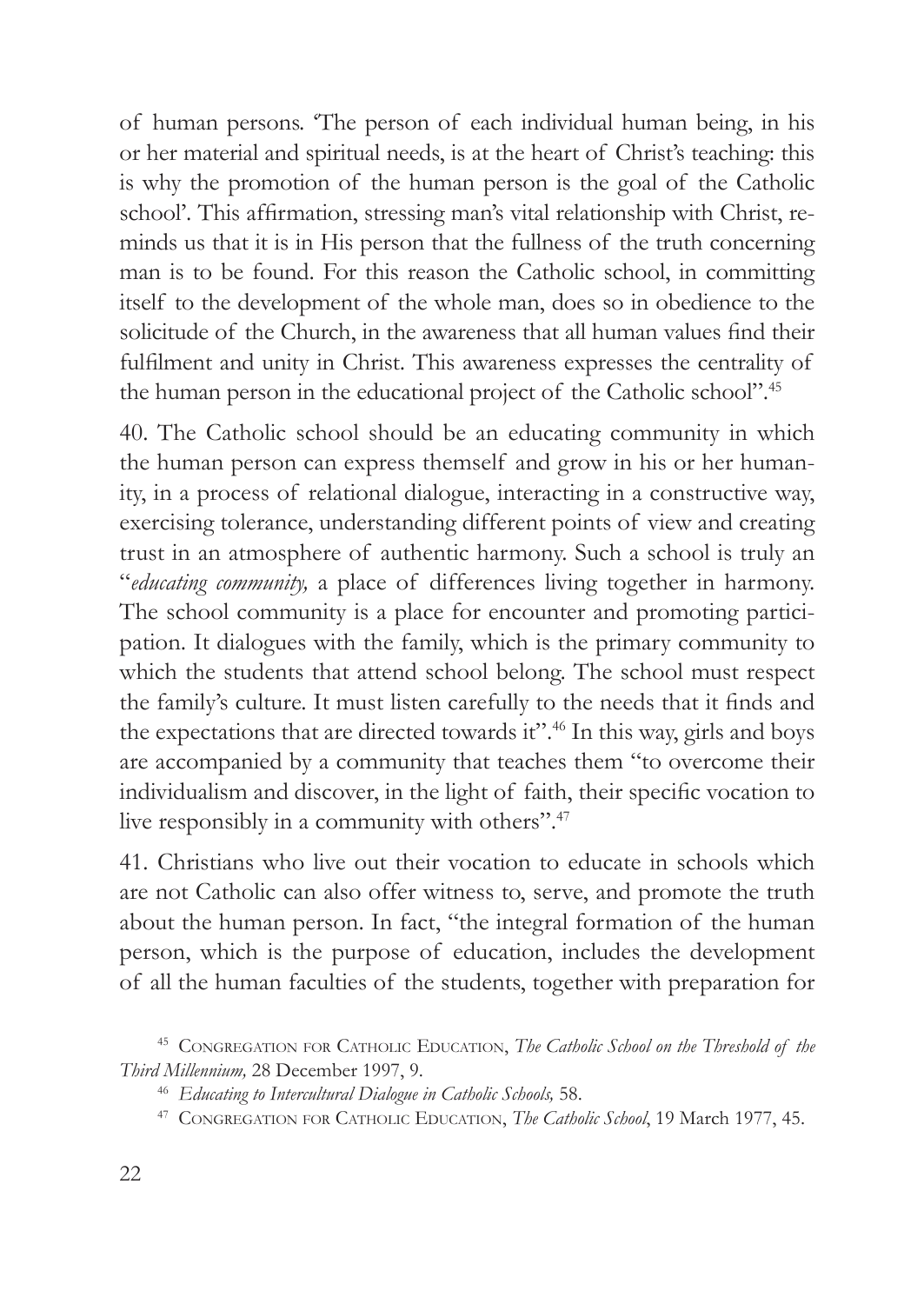professional life, formation of ethical and social awareness, becoming aware of the transcendental, and religious education".48 *Personal witness*, when joined with professionalism, contributes greatly to the achievement of these objectives.

42. *Education in affectivity* requires language that is appropriate as well as measured. It must above all take into account that, while children and young people have not yet reached full maturity, they are preparing with great interest to experience all aspects of life. Therefore, it is necessary to help students "to develop a critical sense in dealing with the onslaught of new ideas and suggestions, the flood of pornography and the overload of stimuli that can deform sexuality".49 In the face of a continuous bombardment of messages that are ambiguous and unclear, and which end up creating emotional disorientation as well as impeding psycho-relational maturity, young people "should be helped to recognise and seek out positive influences, while shunning the things that cripple their capacity for love".<sup>50</sup>

#### *Society*

43. An overall perspective on the situation of contemporary society must form a part of the educational process. The *transformation of social and interpersonal relationships* "has often waved 'the flag of freedom', but it has, in reality, brought spiritual and material devastation to countless human beings, especially the poorest and most vulnerable. It is ever more evident that the decline of the culture of marriage is associated with increased poverty and a host of other social ills that disproportionately affect women, children and the elderly. It is always they who suffer the most in this crisis".51

<sup>48</sup> CONGREGATION FOR CATHOLIC EDUCATION, *Lay Catholics in School: Witnesses to Faith*, 15 October 1982, 17.

<sup>49</sup> *Amoris Laetitia*, 281.

<sup>50</sup> Idem.<br><sup>51</sup> Francis, *Address to Participants in the International Colloquium on the Complementarity Between Men and Women Sponsored by the Congregation for the Doctrine of the Faith,* 17 November 2014, 2.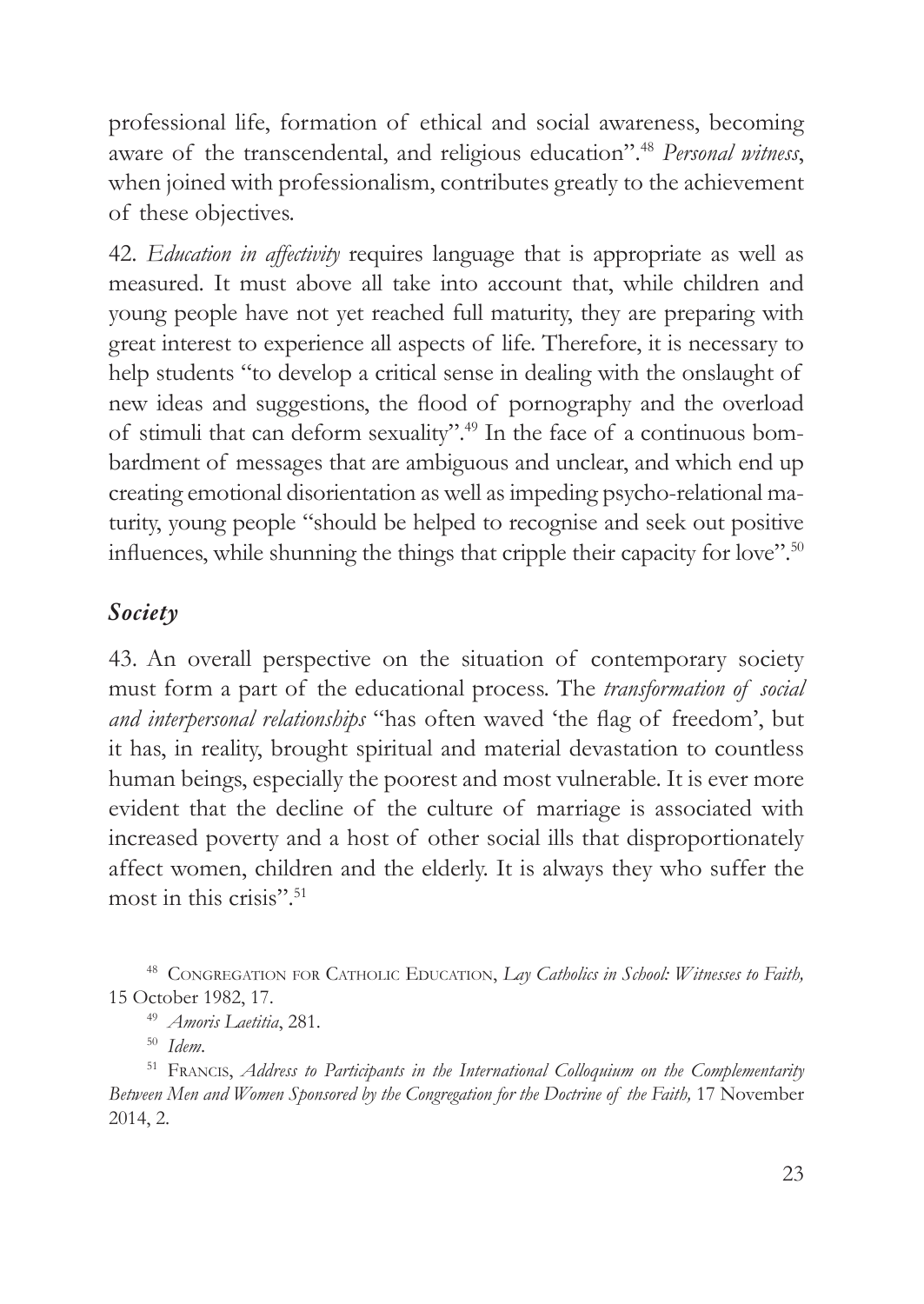44. In the light of all of this, the family must not be left to face the challenges of educating the young on its own. The Church, for its part, continues to support families and young people within communities that are open and welcoming. Schools and local communities are called, in particular, to carry out an important mission here, although they do not substitute the role of parents but complement it.<sup>52</sup> The notable urgency of the challenges faced by the work of human formation should act as stimulus towards reconstructing the *educational alliance between family, school and society.*

45. It is widely acknowledged that this educational alliance has entered into crisis. There is an urgent need to promote a new alliance that is genuine and not simply at the level of bureaucracy, a shared project that can offer a "positive and prudent sexual education"<sup>53</sup> that can harmonise the primary responsibility of parents with the work of teachers. We must create the right conditions for a constructive encounter between the various actors involved, making for an atmosphere of transparency where all parties constantly keep others informed of what each is doing, facilitating maximum involvement and thus avoiding the unnecessary tensions that arise through misunderstandings caused by lack of clarity, information or competency.

46. Across this educational alliance, pedagogical activity should be informed by *the principle of subsidiarity*: "All other participants in the process of education are only able to carry out their responsibilities *in the name of the parents, with their consent* and, to a certain degree, *with their authorization*".54 If they succeed in working together, family, school and the broader society can produce educational programmes on affectivity and sexuality that respect each person's own stage of maturity regarding these areas and at the same time promote respect for the body of the other

<sup>52</sup> Cf. *Amoris Laetitia,* 84.

<sup>53</sup> *Gravissimum Educationis*, 1.

<sup>54</sup> JOHN PAUL II, Letter to Families *Gratissimam Sane*, 2 February 1994, 16; cf. PONTIFICAL Council for the Family, *Human Sexuality: Truth and Meaning. Educational Guidelines in the Family,* 8 December 1995, 23.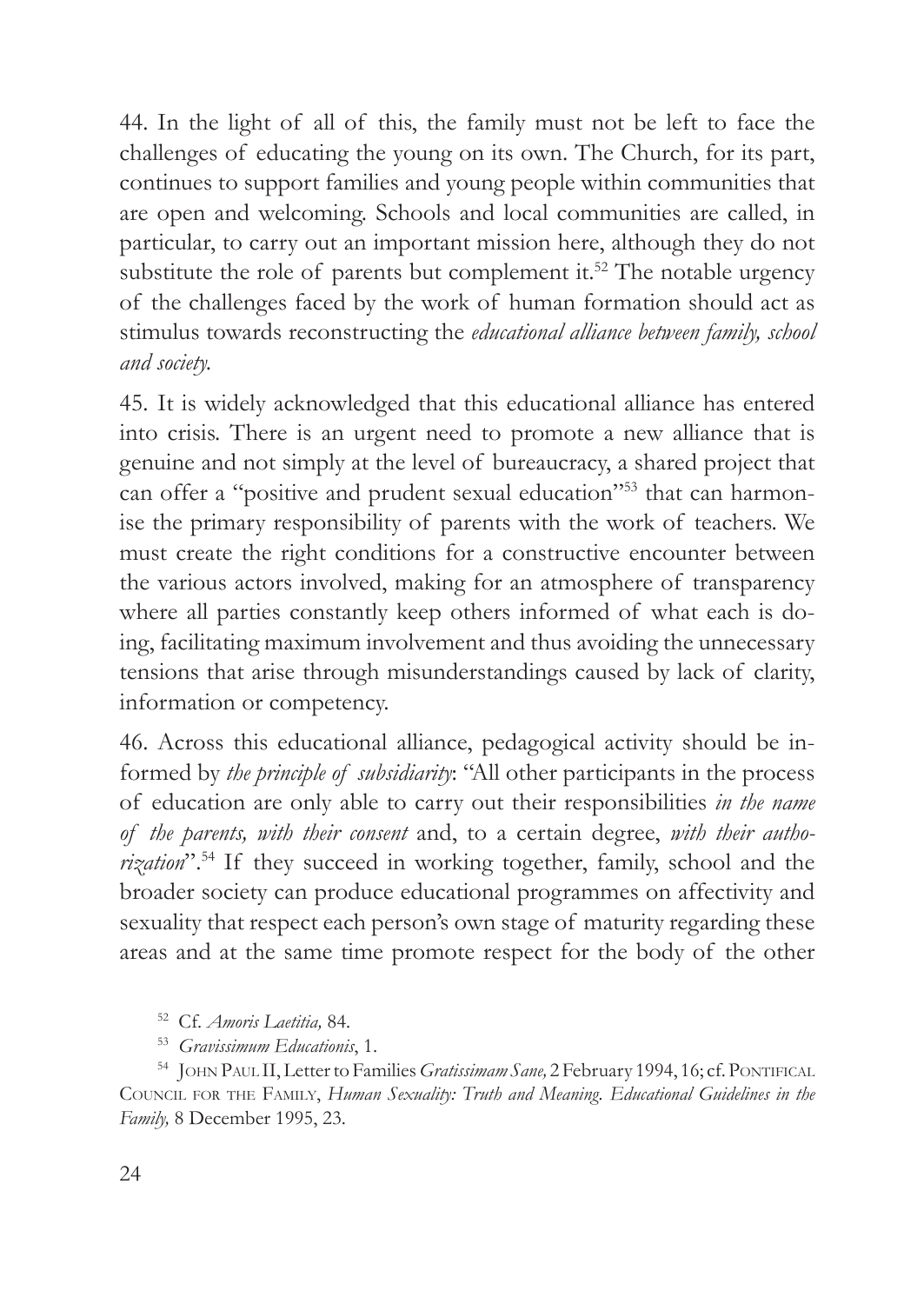person. They would also take into account the physiological and psychological specificity of young people, as well as the phase of neurocognitive growth and maturity of each one, and thus be able to accompany them in their development in a healthy and responsible way.

## *Forming Formators*

47. All who work in human formation are called to exercise great responsibility in the work of effectively implementing the pedagogical projects in which they are involved. If they are people of personal maturity and balance who are well-prepared, this can have a strongly positive influence on students.55 Therefore, it is important that their own formation includes not only professional qualifications but also cultural and spiritual preparedness. The *education of the human person*, especially developmentally, requires great care and ongoing formation. Simply repeating the standard points of a discipline is not enough. Today's educators are expected to be able "to accompany their students towards lofty and challenging goals, cherish high expectations for them, involve and connect students to each other and the world".56

48. School managers, teaching staff and personnel all share the responsibility of both guaranteeing delivery of a high-quality service coherent with the Christian principles that lie at the heart of their educational project, as well as interpreting the challenges of their time while giving the daily witness of their understanding, objectivity and prudence.<sup>57</sup> It is a commonly-accepted fact that "modern man listens more willingly to witnesses than to teachers, and if he does listen to teachers, it is because they are witnesses".58 The *authority of an educator* is therefore built upon the concrete combination "of a general formation, founded on a positive

<sup>55</sup> Cf. *Educational Guidance in Human Love: Outlines for Sex Education,* 79.

<sup>56</sup> Congregation for Catholic Education, *Educating Today and Tomorrow. A Renewing Passion,* Vatican City, 2014, Chapter II, 7.

<sup>57</sup> Cf. CONGREGATION FOR CATHOLIC EDUCATION, *Educating Together in the Catholic School*. *A Mission Shared by Consecrated Persons and the Lay Faithful,* 8 September 2007, 34-37.

<sup>58</sup> Paul VI, Apostolic Exhortation *Evangelii Nuntiandi*, 8 December 1975, 41.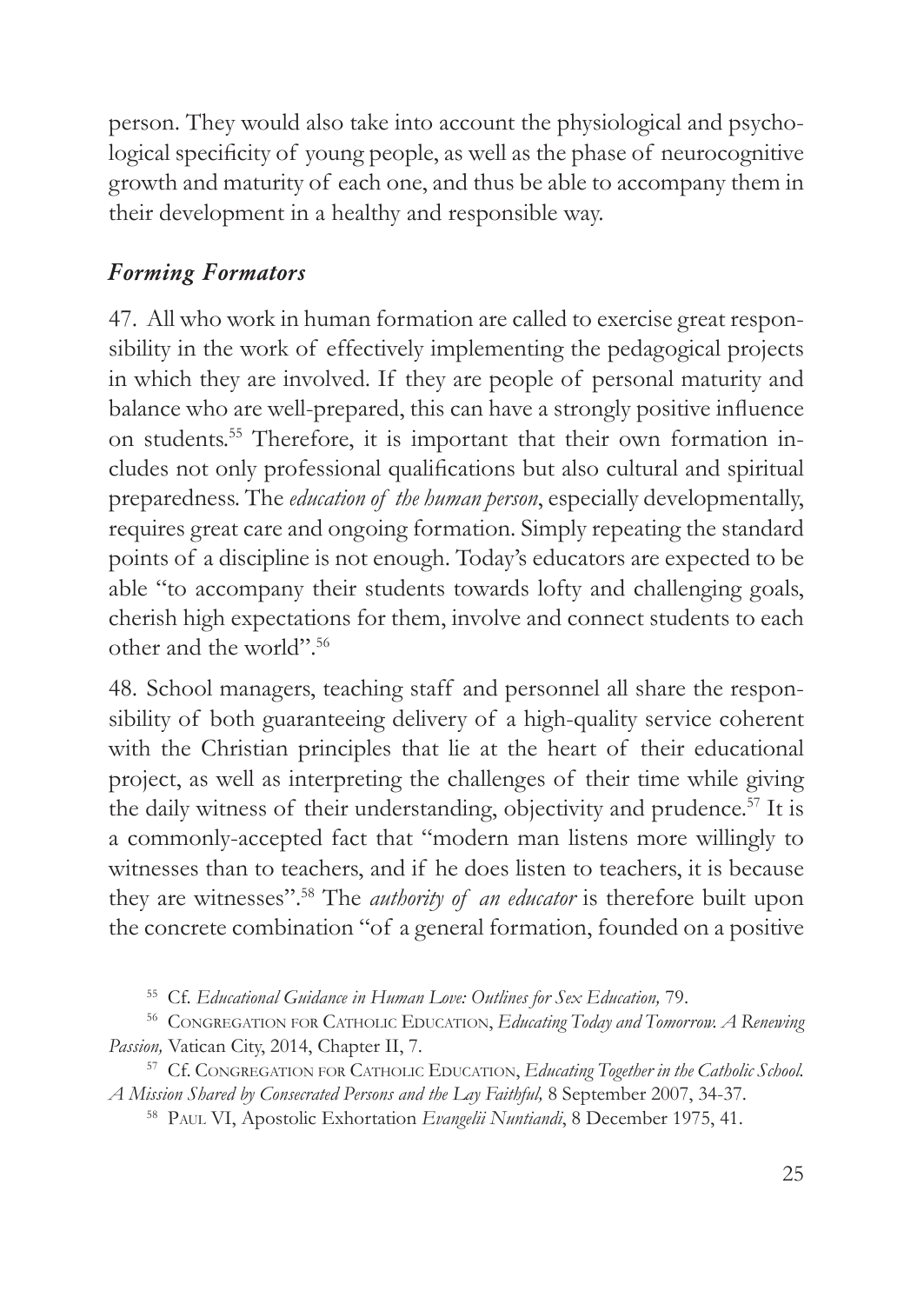and professional constructive concept of life, and of constant effort in realising it. Such a formation goes beyond the purely necessary professional training and addresses the more intimate aspects of the personality, including the religious and the spiritual".59

49. When the 'formation of formators' is undertaken on the basis of the Christian principles, it has as its objective not only the formation of individual teachers but the building up and consolidation of an entire *educational community* through a fruitful exchange between all involved, one that has both didactic and emotional dimensions. Thus, dynamic relationships grow between educators, and professional development is enriched by well-rounded personal growth, so that the work of teaching is carried out at the service of humanization. Therefore, Catholic educators need to be sufficiently prepared regarding the intricacies of the various questions that gender theory brings up and be fully informed about both current and proposed legislation in their respective jurisdictions, aided by persons who are qualified in this area, in a way that is balanced and dialogue-orientated. In addition, university-level institutes and centres of research are called to offer their own specific contribution here, so that adequate, up-to-date and life-long learning on this topic is always made available to educators.

50. Regarding the specific task of education in human love, undertaken "with the aid of the latest advances in psychology and the arts and science of teaching",<sup>60</sup> formators need to have "a suitable and serious psycho-pedagogic training which allows the seizing of particular situations which require a special solicitude".<sup>61</sup> As a consequence, "a clear vision of the situation is required because the method adopted not only gradually conditions the success of this delicate education, but also conditions cooperation between the various people in responsibility".62

<sup>59</sup> *Educational Guidance in Human Love,* 80.

<sup>60</sup> *Gravissimum Educationis*, 1.

<sup>61</sup> *Educational Guidance in Human Love,* 81.

<sup>62</sup> *Ibid.*, 83.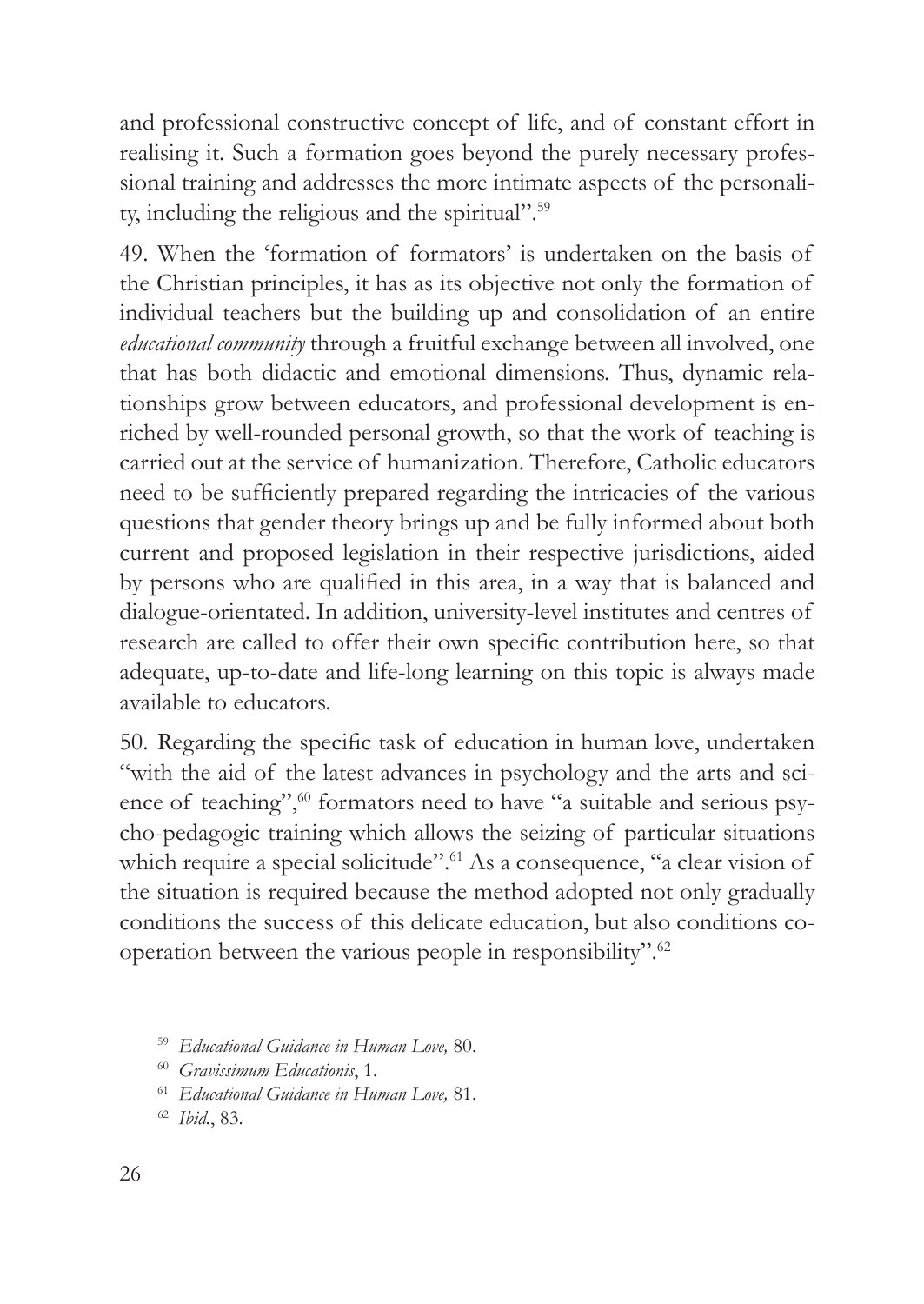51. The autonomy and freedom of teaching is recognised today in many legal systems. In such a context, schools can collaborate with Catholic institutes of higher education to develop a deepened understanding of the various aspects of education in sexuality, with the further aim of creating new teaching materials, pedagogic reference works and teaching manuals that are based on the "Christian vision of man and women".<sup>63</sup> To this end, pedagogues, those who work in teacher-training and experts on literature for children and adolescents alike can all contribute to the creation of a body of innovative and creative tools that, in the face of other visions that are partial or distorted, offer a solid and integrated education of the human person from infancy onwards. Against the background of the renewal of the education alliance, collaboration at local, national and international level between all parties involved must not limit itself to sharing of ideas or useful swapping of best practice but should be made available as a key means of permanent formation of educators themselves.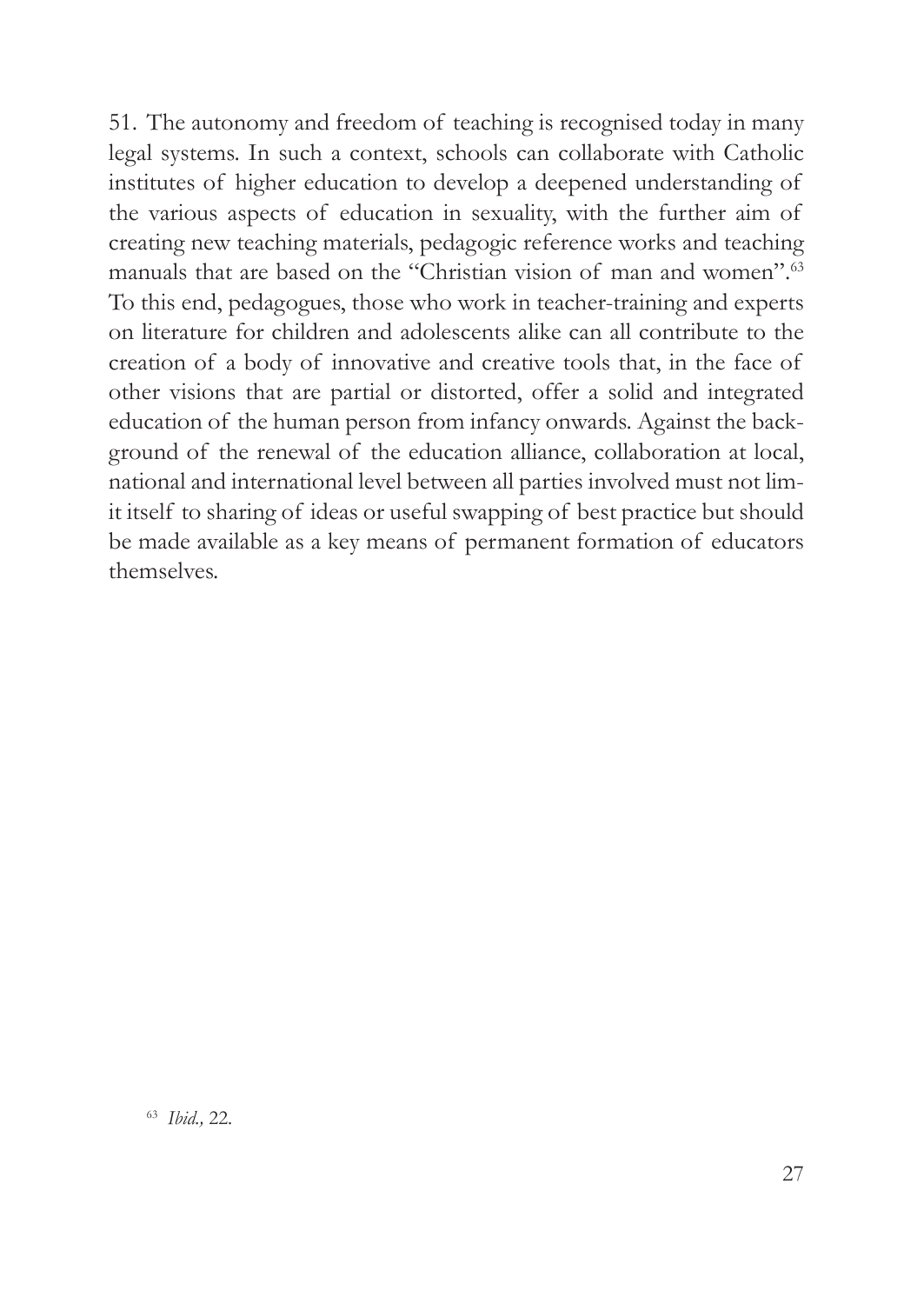## **CONCLUSIONS**

52. In conclusion, the *path of dialogue*, which involves listening, reasoning and proposing, appears the most effective way towards a positive transformation of concerns and misunderstandings, as well as a resource that in itself can help develop a network of relationships that is both more open and more human. In contrast, although ideologically-driven approaches to the delicate questions around gender proclaim their respect for diversity, they actually run the risk of viewing such difference as static realities and end up leaving them isolated and disconnected from each other.

53. The Christian educational proposal fosters deeper dialogue, true to its objective "to promote the realisation of man and woman through the development of all their being, incarnate spirits, and of the gifts of nature and of grace by which they are enriched by God".<sup>64</sup> This requires a sincere effort *to draw closer to the other* and it can be a natural antidote to the "throw-away" and isolation culture. In this way, we restate that "the original dignity of every man and woman is therefore inalienable and inaccessible to any power or ideology".65

54. Catholic educators are called to go beyond all ideological reductionism or homologizing relativism by remaining faithful to their own gospel-based identity, in order *to transform positively the challenges of their times into opportunities* by following the path of listening, reasoning and proposing the Christian vision, while giving witness by their very presence, and by

<sup>64</sup> *Educational Guidance in Human Love,* 21.

<sup>65</sup> Francis, *Address to the Delegation from the 'Dignitatis Humanae' Institute,* 7 December 2013.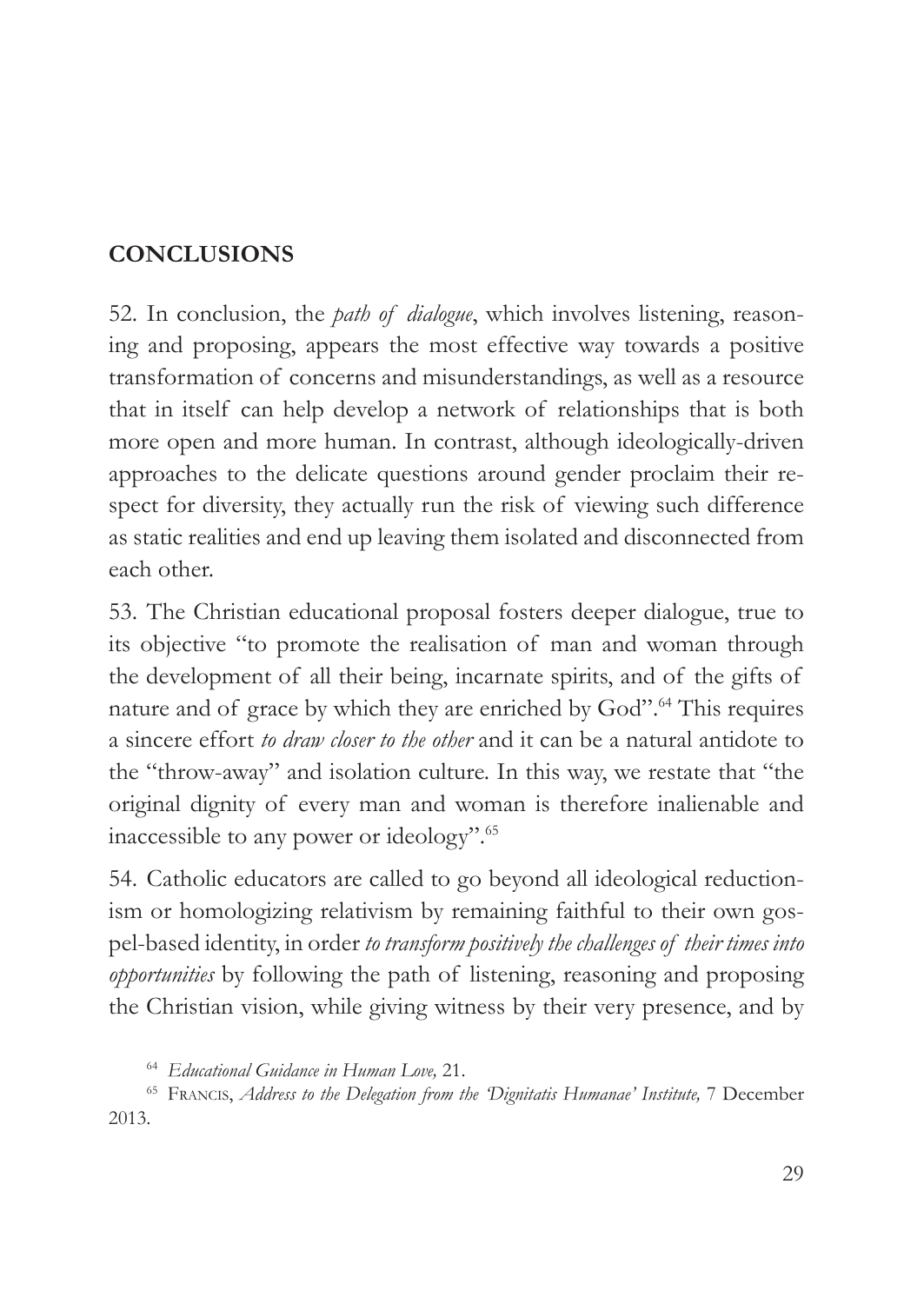the consistency of their words and deeds<sup>66</sup>. Formators have the attractive educational mission to "teach them sensitivity to different expressions of love, mutual concern and care, loving respect and deeply meaningful communication. All of these prepare them for an integral and generous gift of self that will be expressed, following a public commitment, in the gift of their bodies. Sexual union in marriage will thus appear as a sign of an all-inclusive commitment, enriched by everything that has preceded it".<sup>67</sup>

55. The culture of dialogue does not in any way contradict the legitimate aspirations of Catholic schools to maintain their own vision of human sexuality, in keeping with the right of families to freely base the education of their children upon *an integral anthropology*, capable of harmonizing the human person's physical, psychic and spiritual identity. In fact, a democratic state cannot reduce the range of education on offer to a single school of thought, all the more so in relation to this extremely delicate subject, which is concerned on the one hand with the fundamentals of human nature, and on the other with natural rights of parents to freely choose any educational model that accords with the dignity of the human person. Therefore, every educational institute should provide itself with organizational structures and didactic programmes that ensure these parental rights are fully and concretely respected. If this is the case, the Christian pedagogy on offer will be able to provide a solid response to anthropologies characterized by fragmentation and provisionality.

56. The programmes dealing with formation in affectivity and sexuality offered by Catholic centres of education must take into consideration the age-group of the students being taught and treat each person with the maximum of respect. This can be achieved through a *way of accompanying* that is discrete and confidential, capable of reaching out to those who are experiencing complex and painful situations. Every school should therefore make sure it is an environment of trust, calmness and openness, particularly where there are cases that require time and careful discernment.

<sup>66</sup> Cf. *Educating to Intercultural Dialogue in Catholic Schools*, conclusion.

<sup>67</sup> *Amoris Laetitia*, 283.